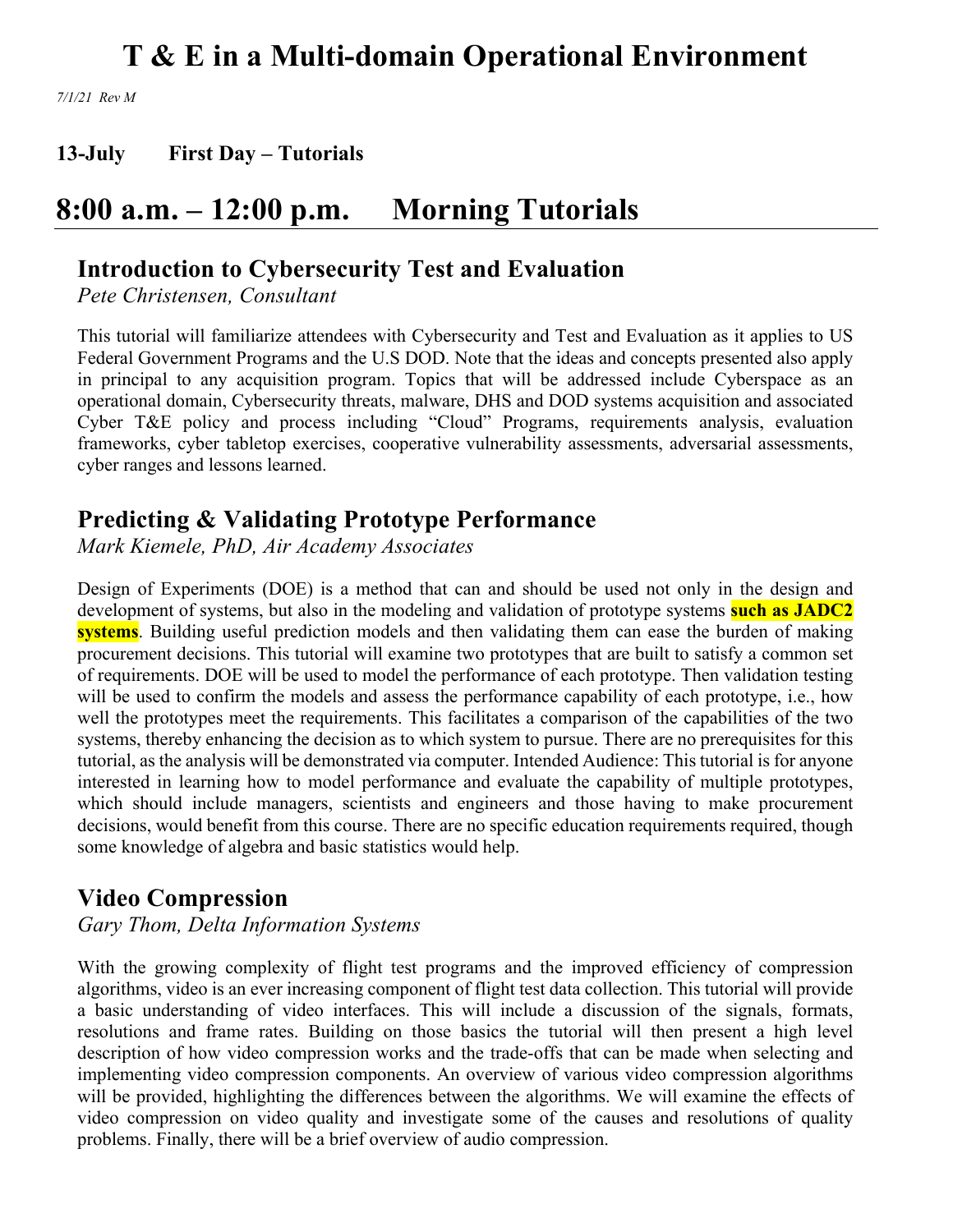### **1:00 p.m. – 5:00 p.m. Afternoon Tutorials**

### **JMETC/TENA Capabilities for JADC2 and Distributed Testing**

*Gene Hudgins, JMETC/TENA Team, Test Resource Management Center*

The Test and Training Enabling Architecture (TENA) was developed as a DoD CTEIP project to enable interoperability among ranges, facilities, and simulations in a timely and cost-efficient manner, as well as to foster reuse of range assets and future software systems. TENA provides for real-time software system interoperability, as well as interfaces to existing range assets, C4ISR systems, and simulations. TENA, selected for use in JMETC events, is well-designed for its role in prototyping demonstrations and distributed testing.

Established in 2006 under the TRMC, JMETC provides readily-available connectivity to the Services' distributed test capabilities and simulations. JMETC also provides connectivity for testing resources in the Defense industry and incorporation of distributed testing and leveraging of JMETC-provided capabilities by programs and users has repeatedly proven to reduce risk, cost, and schedule. JMETC is a distributed LVC testing capability developed to support the acquisition community during program development, developmental testing, operational testing, and interoperability certification, and to demonstrate Net-Ready Key Performance Parameters (KPP) requirements in a customer-specific Joint Mission Environment.

JMETC is the T&E enterprise network solution for secret testing, and uses a hybrid network architecture – the JMETC Secret Network (JSN), based on the SDREN. The JMETC MILS Network (JMN) is the T&E enterprise network solution for all classifications and cyber testing. JMETC provides readily available connectivity to the Services' distributed test capabilities and simulations, as well as industry test resources. JMETC is also aligned with JNTC integration solutions to foster test, training, and experimental collaboration.

TRMC Enterprise Big Data Analytics (BDA) and Knowledge Management (BDKM) has the capacity to improve acquisition efficiency, keep up with the rapid pace of acquisition technological advancement, ensure that effective weapon systems are delivered to warfighters at the speed of relevance, and enable T&E analysts across the acquisition lifecycle to make better and faster decisions using data that was previously inaccessible, or unusable. BDA is the application of advanced tools and techniques to help quickly process, visualize, understand, and report on data. JMETC has demonstrated that applying enterprise-distributed BDA tools and techniques to T&E leads to faster and more informed decisionmaking that reduces overall program cost and risk.

TRMC has been working with Joint Staff and Air Force JADC2 Cross-Functional Teams (CFTs) regarding JADC2 and Multi-Domain Operations (MDO), to inform them on TENA/JMETC and other TRMC capabilities that could be leveraged to support the emerging Joint Staff Joint Domain Environment (JDE). Additionally, TRMC has been engaged with Army Futures Command (AFC) throughout the year in a number of areas including assessing TENA/JMETC Support coupled with Big Data Analytics (BDA), expanding OSD TRMC collaboration and cooperation to other mission areas including, but not limited to, Cyber, BDA, Knowledge Management (KM), Machine Learning (ML), and Artificial Intelligence (AI). This tutorial will inform the audience as to the current impact of TENA, JMETC, and BDA on the T&E community; as well as their expected future benefits to the range community and the warfighter.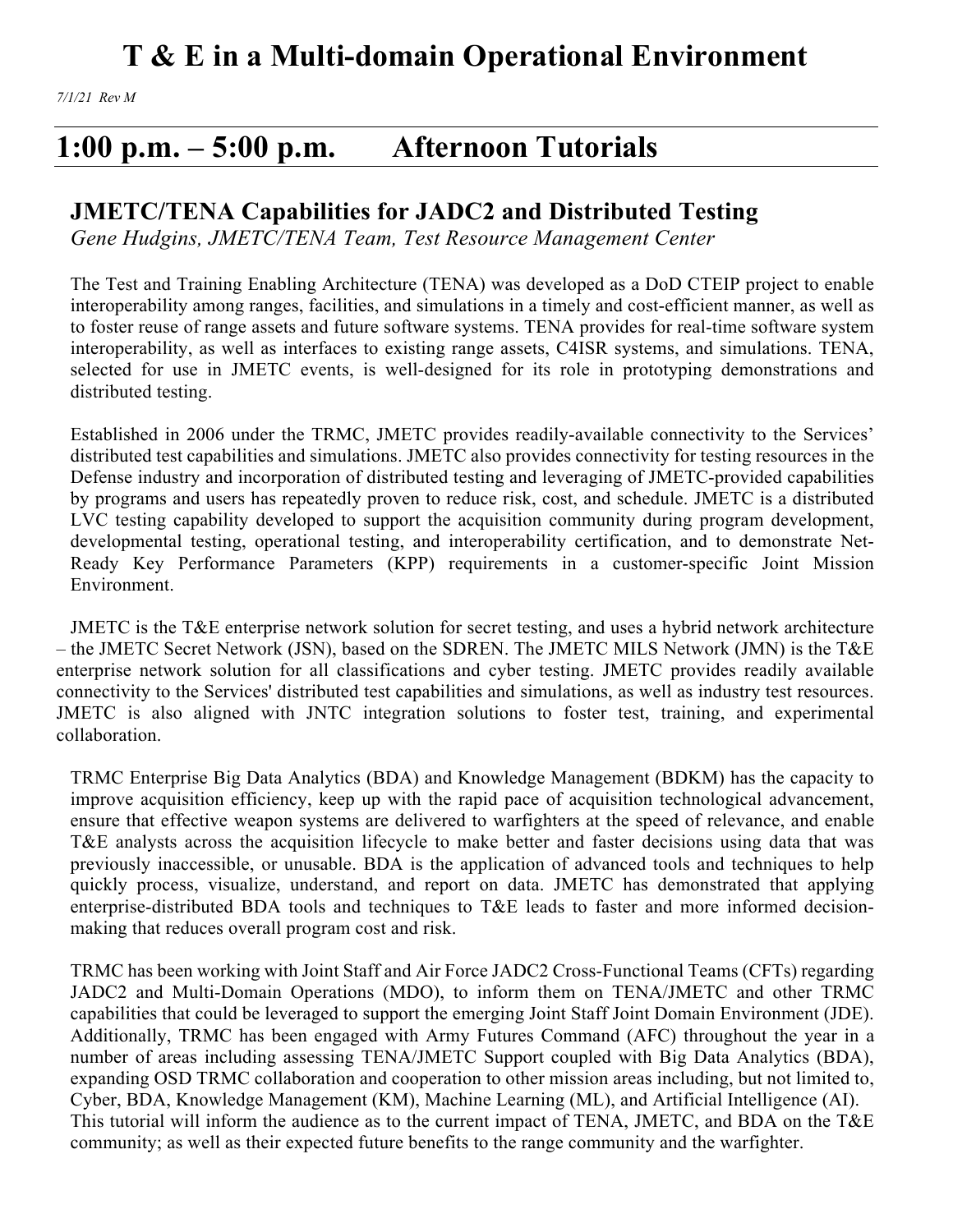*7/1/21 Rev M*

### **Real World Telemetry over IP**

*Gary Thom, Delta Information Systems*

As telemetry ranges are making the move to network centric architectures, it is worth considering the lessons learned over the previous 10 years of designing, installing, troubleshooting and optimizing telemetry data distribution over IP networks. This tutorial will begin with the motivation for moving to Telemetry over IP (TMoIP). It will then provide a basic networking foundation for understanding TMoIP and TMoIP formats. With this basis, we will be able to discuss network design considerations and tradeoffs for a successful TMoIP deployment. Finally, we will present some of the real-world problems and issues that may arise in a TMoIP system and the troubleshooting techniques that can be used to resolve them.

Some presentations at the Workshop will be Limited Distribution C and D, which restricts participation in those sessions to U.S. citizens who are employees of the U.S. Federal Government or its contractors (C), or employees of the Department of Defense or its contractors (D). If you do not meet this requirement, you may be unable to attend every session. Attendees without need-toknow may only attend presentations cleared for public release at sessions. Those wishing to attend the Limited Distribution sessions must submit a visit request. **\*\*All visit requests, via JPAS, DISS, or Visit Request letter, must be received by 3 PM MST on or before 9 July 2021**. Instructions for submitting visit requests can be found at www.itea.org. All presentations are cleared for public release unless noted.

#### **14-July Second Day - Plenary Sessions, Technical Sessions, & Exhibits**

- 7:30 a.m. Opening Ceremony: Presentation of Colors National Anthem Mr. Pete Crump – ITEA President
- 7:45 a.m. Welcome: Mr. Charles Garcia, MDO Program Chair & Steve Aragon, White Sands Chapter President 8:00 a.m. Welcome by Brigadier General Eric Little, Commanding General, White Sands Missile Range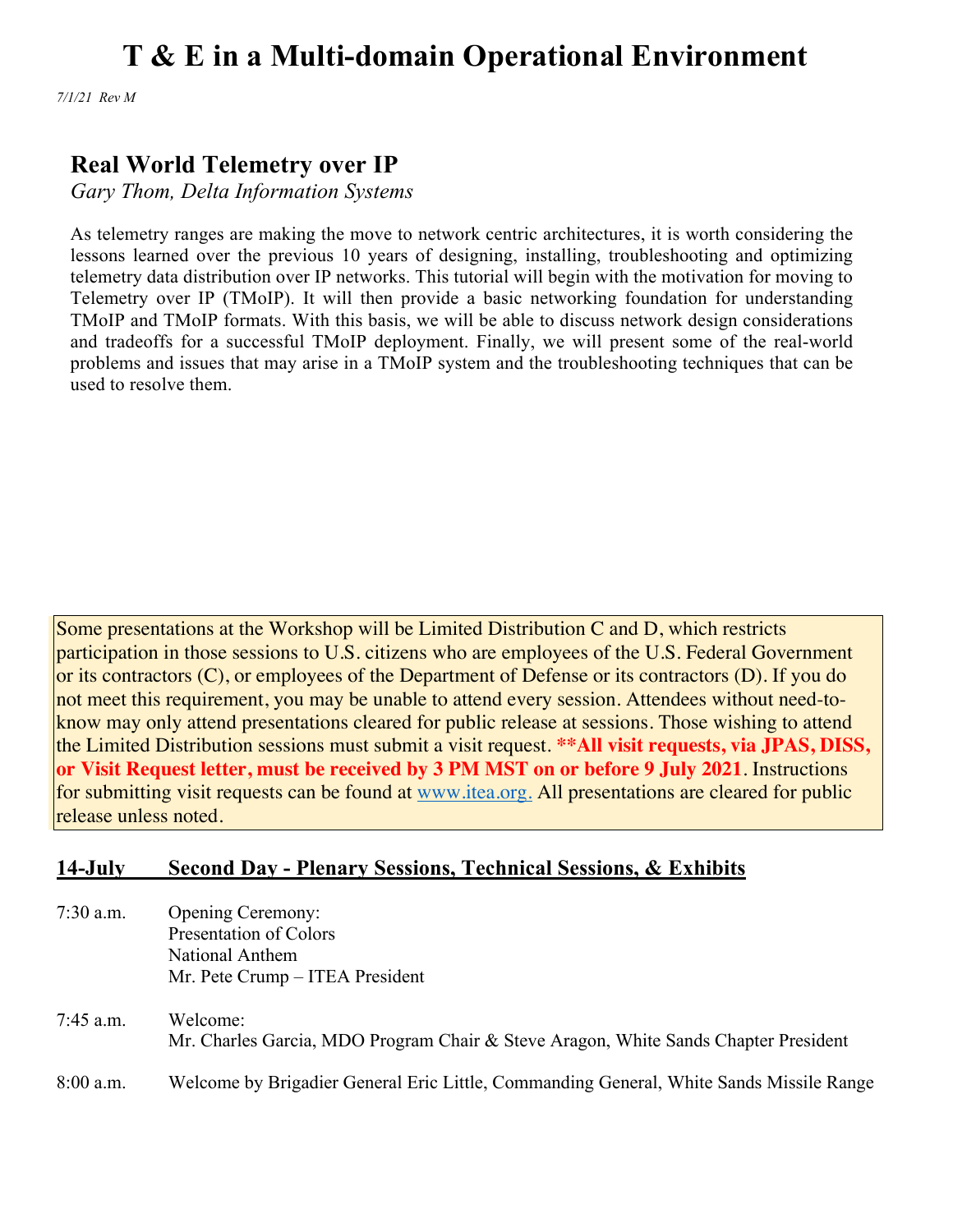*7/1/21 Rev M*

- 8:15 a.m. Keynote Speakers: Sandra Hobson, PhD, (SES), Acting Principal Deputy, Office of the Director, Operational Test & Evaluation, OSD and Christopher Collins, (SES), Director Developmental Test, Evaluation, and Assessments, Office of the Undersecretary of Defense (R&E) - *"Transforming T&E to Adequately Assess Warfighting Capability in a Multi-Domain Operational Environment"*
- 9:00 a.m. Keynote Speaker: George Rumford, (SES) Director (acting) and Principal Deputy, Test Resource Management

#### **9:45 a.m. 30-MINUTE BREAK IN THE EXHIBIT HALL**

| $10:15$ a.m. | Keynote Speaker: Craig Miller, President, Viasat Government Systems                                                                                                                                                                          |  |  |  |
|--------------|----------------------------------------------------------------------------------------------------------------------------------------------------------------------------------------------------------------------------------------------|--|--|--|
| $11:00$ a.m. | Test Resource Management Center (TRMC) Panel: "Multi-Domain Enterprise Test<br><b>Infrastructure: Current Efforts and Future Considerations"</b><br>Panelists:                                                                               |  |  |  |
|              | > Ryan Norman, Chief Data Officer (CDO), Test Resource Management Center and<br>Deputy, JMETC                                                                                                                                                |  |  |  |
|              | ► Geoff Wilson, T&E/S&T Program Manager and Hypersonics Test Lead, Test Resource<br><b>Management Center</b>                                                                                                                                 |  |  |  |
|              | ▶ Kenny Sanchez, C4T Executing Agent, Test Resource Management Center                                                                                                                                                                        |  |  |  |
| $12:30$ p.m. | <b>Lunch Break in the Exhibit Hall</b>                                                                                                                                                                                                       |  |  |  |
| $1:30$ p.m.  | Featured Speakers: Christopher Klug, Director, Air Force Multi-Domain Test Force and<br>Lt Col Michael "Hijack" Fritts, Director of Operations, 411th Flight Test Squadron and F-22<br>Combined Test Force, Emerald Flag Founder, Test Pilot |  |  |  |
| $2:30$ p.m.  | Featured Speaker: Paul Mann, (SES) Department of the Navy Chief Engineer, Office of the<br>Deputy Assistant Secretary of the Navy (RDT&E)                                                                                                    |  |  |  |
| $3:00$ p.m.  | Featured Speaker: Rick Quade, (SES), Test & Evaluation Executive, Department of Navy and<br>Director for Innovation, Technology Requirements and T&E (N94)                                                                                   |  |  |  |
|              |                                                                                                                                                                                                                                              |  |  |  |

### **3:30 p.m. 30-MINUTE BREAK IN THE EXHIBIT HALL**

4:00 p.m. Technical Track Sessions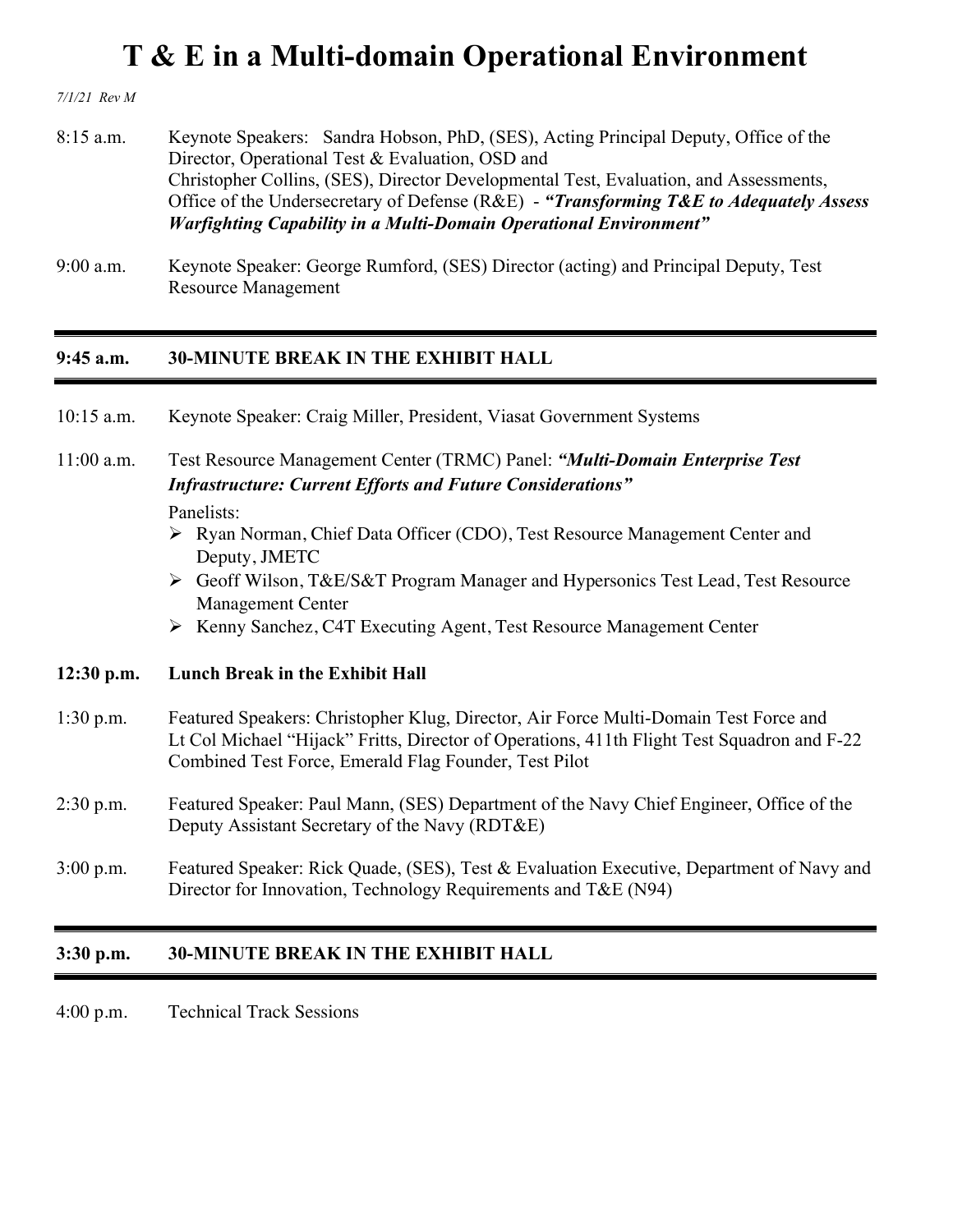*7/1/21 Rev M*

| <b>Chair</b>                                   | <b>Time</b> | <b>Title</b>                                                                                                          | $Presenter(s)$                                                                   |
|------------------------------------------------|-------------|-----------------------------------------------------------------------------------------------------------------------|----------------------------------------------------------------------------------|
|                                                |             | <b>Session 1: Continuous Process Improvement (CPI)</b>                                                                |                                                                                  |
|                                                | 4:00        | <b>Critical Thinking in Continuous Process</b><br>Improvement                                                         | Mark Kiemele, PhD, Air<br><b>Academy Associates</b>                              |
| <b>Mark</b><br>Kiemele,                        | 4:30        | Lean Six Sigma                                                                                                        | Mark Kiemele, PhD, Air<br><b>Academy Associates</b>                              |
| <b>Air Academy</b><br><b>Associates</b>        | 5:00        | Design for Six Sigma                                                                                                  | Mark Kiemele, PhD, Air<br><b>Academy Associates</b>                              |
|                                                | 5:30        | Leveraging the CIPP Model to Achieve CPI<br>in T&E and other DoD Applications                                         | Joe Stufflebeam, PhD, TRAX<br>International                                      |
|                                                |             | <b>Session 2: DARPA</b>                                                                                               |                                                                                  |
|                                                | 4:00        | <b>Real-time Analytics Fusion for Continuous</b><br><b>LRPF Offensive/Defensive Threat Assessment</b><br>and Response | Gert Berthold & Kevin "Cuz"<br>Cousin, PhD, Cova Strategies,<br>LLC.             |
| <b>Colonel</b><br>(USA, Ret)<br><b>Barbara</b> | 4:30        | <b>Dual-Purpose ISR Analytics Exploitation for</b><br>Offensive/Defensive Multi-Domain<br><i><b>Operations</b></i>    | Gert Berthold & Kevin "Cuz"<br>Cousin, PhD, Cova Strategies,<br>LLC.             |
| Trent,<br><b>COVA</b><br><b>Strategies</b>     | 5:00        | Applying Composable Inline Analytics for<br><b>Intelligence Fusion</b>                                                | Gert Berthold & Kevin "Cuz"<br>Cousin, PhD, Cova Strategies,<br>LLC.             |
|                                                | 5:30        | Analytics Fusion across Distributed Zones of<br>Security                                                              | Kevin "Cuz" Cousin, PhD & Gert<br>Berthold, Cova Strategies, LLC.                |
|                                                |             | <b>Session 3: Software Intensive in support of JADC2</b>                                                              |                                                                                  |
|                                                | 4:00        | C4ISR and Software Intensive Systems T&E<br><i>Challenges</i>                                                         | Kenneth Sanchez, Kathy Smith, &<br>Kent Pickett, NAVAIR                          |
|                                                | 4:30        | <b>Automation of Legacy Test Systems</b>                                                                              | Dennis Shen & Dontel Newton,<br>Georgia Tech Research Institute                  |
| Jaime Lujan,<br><b>Trideum</b>                 | 5:00        | Synthetic Data Generation to Enable T&E<br>S&T for Big Data Analytics                                                 | Kenneth Sanchez, Kathy Smith, &<br>Kent Pickett, NAVAIR                          |
|                                                | 5:30        | New Methods/Products for Comprehensive<br>Analysis of T&E Events; Big Data Analysis<br>for T&E                        | Kenneth Sanchez, Kathy Smith,<br>Kent Pickett, & William Wolfe,<br><b>NAVAIR</b> |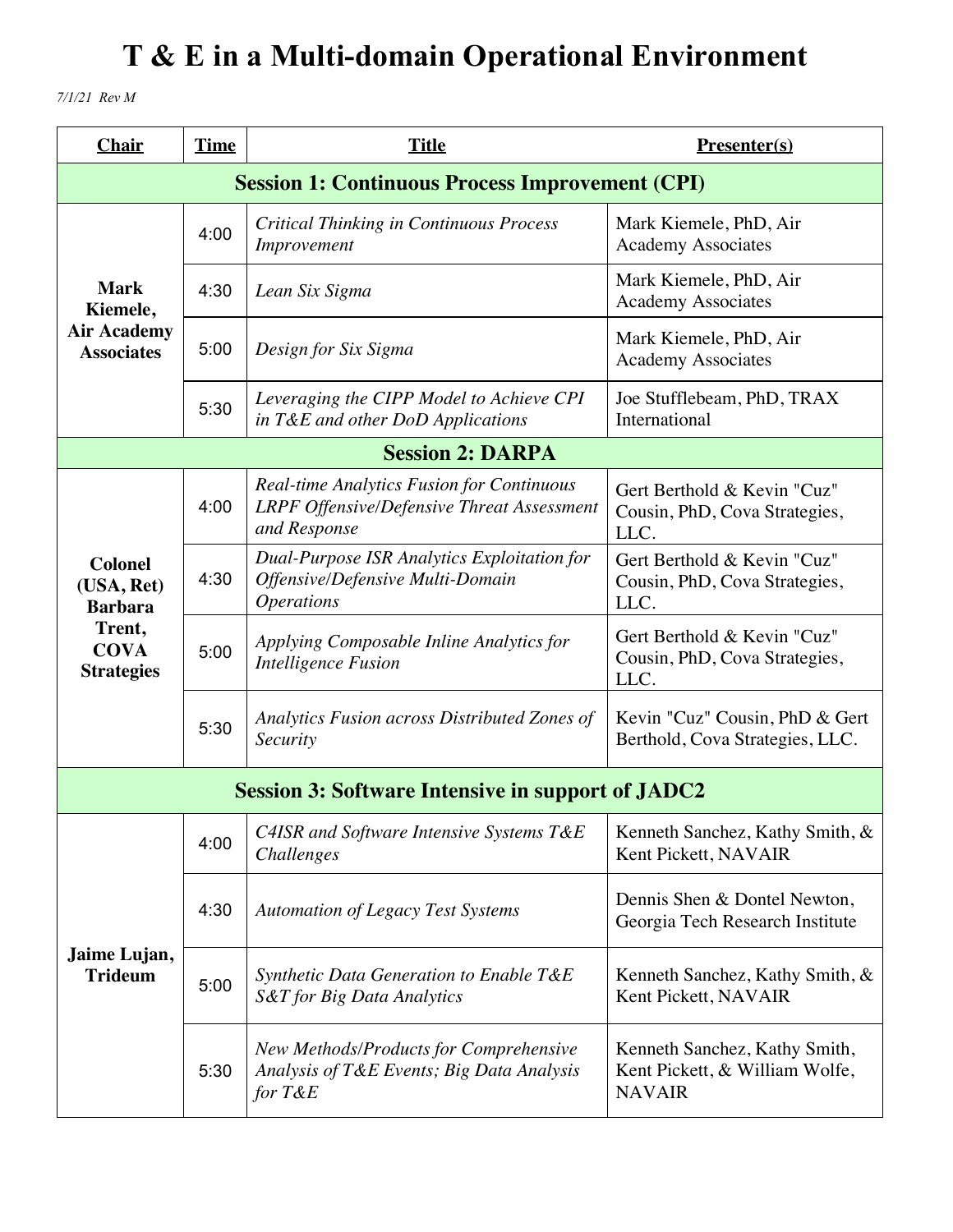*7/1/21 Rev M*

| <b>Session 4: Enabling Technologies</b> |      |                                                                                                                            |                                                                           |
|-----------------------------------------|------|----------------------------------------------------------------------------------------------------------------------------|---------------------------------------------------------------------------|
|                                         | 4:00 | The Next Generation DoD Imaging<br>Architecture **Limited D Presentation**                                                 | Joe Stufflebeam, Ph.D., TRAX<br>International                             |
| <b>Armando</b><br>Juarez,               | 4:30 | <b>Remote Classified Operations</b><br><b>**Limited D Presentation**</b>                                                   | Grant Senn, Southwest Range<br>Services (SRS)                             |
| <b>GreyBeard</b><br>Group               | 5:00 | Digital Beamforming Phased Arrays for<br><b>Telemetry Tracking Applications</b><br><b>** Limited A/Open Presentation**</b> | Dorse DuBois, Mannatek; Anand<br>Kelkar, CDSI; Juan Guadiana,<br>Mannatek |
|                                         | 5:30 | Coupled Sensor Array System (CSAS)<br><b>** Limited A/Open Presentation**</b>                                              | Jose Mendez, Southwest Range<br>Services (SRS)                            |

#### **6:00 p.m. RECEPTION IN THE EXHIBIT HALL**

#### **15-July Third Day - Plenary Session, Technical Sessions, & Exhibits**

8:00 a.m. Welcome and overview of the day's events by Mr. Charles Garcia – MDO Program Chair

8:15 a.m. Featured Speaker: Dr. Randy Garrett (SES), Program Manager for Geospatial Cloud Analytics (GCA) and Multi-Domain Analytics (MDA), DARPA Strategic Technology Office (STO) *"Testing for a New Age of Warfare" - Substantial changes in enemy strategy and tactics as well as changes in the global environment necessitate changes in the DoD response. Testing must respond with new techniques to accommodate more diverse equipment and military doctrine. Testing will also need to be more agile but also more comprehensive. This* 

*presentation will provide some ideas on how testing could be enhanced to be even more effective for future conflicts.*

9:00 a.m. Featured Speaker: Col. Nick Hague, Director of Test and Evaluation, Space Force

#### **9:45 a.m. 30-MINUTE BREAK IN THE EXHIBIT HALL**

10:15 a.m. Featured Speaker: Gary Anaya, Chief, U.S. Army Fires Center of Excellence /AFC- FCC Capabilities Development & Integration Cell (CDI-Cell) – *"Overview of the PNTAX-2020 Excursion"* **\*\* Limited D Presentation\*\***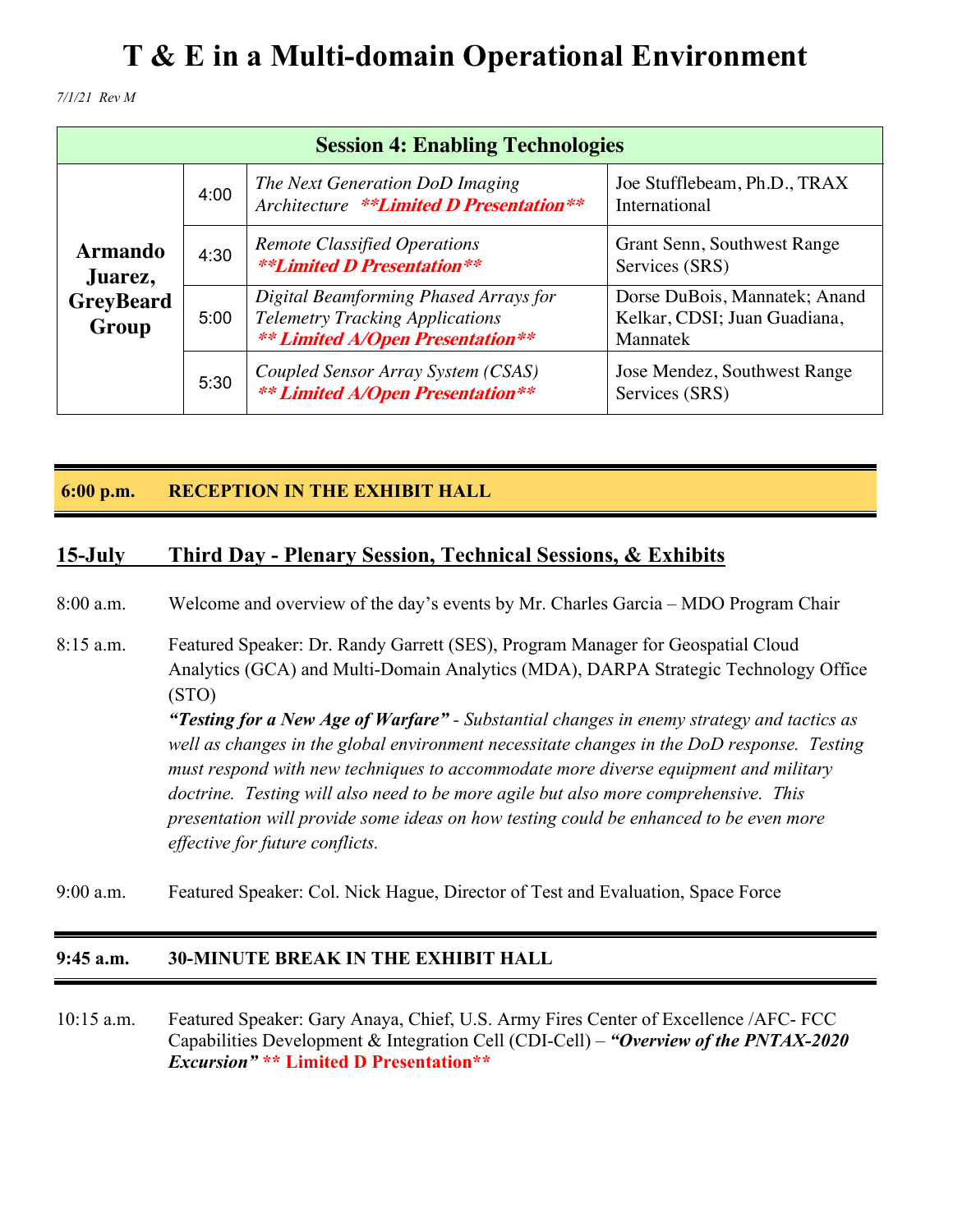*7/1/21 Rev M* 10:50 a.m. Keynote Speaker: Brigadier General Stephanie R. Ahern, Director of Concepts, Futures and Concepts Center (FCC), Army Futures Command (AFC) 11:30 a.m. Featured Speaker: Colonel Adam Butler, Deputy Commander, Joint Modernization Command (JMC), Futures and Concepts Center (FCC), Army Futures Command (AFC) **12:00 p.m. Lunch Break in the Exhibit Hall** 1:00 p.m. **Panel: University Showcase – Supporting JADC2**  Ø Machine & Deep Learning at NMSU: Application to Space Weather by Laura Boucheron, PhD, Associate Professor, Klipsch School of Electrical and Computer Engineering, **NMSU** Ø Human Capital Development for Systems and Mission Engineering Contexts: Leveraging UTEP's IMSE department by Ms. Shani Rivera, Research Assistant University of Texas at El Paso Ø Physical Science Laboratory's (PSL) CREW Apprenticeship Program by Marcella Shelby, PhD, Strategic Initiatives Officer, PSL, New Mexico State University 2:15 p.m. Featured Speaker: Jerry Tyree, Deputy Commander and Technical Director, White Sands Test Center, Army Test and Evaluation Command, White Sands Missile Range – *"MRTFB* 

*Support of JADC2"*

#### **3:00 p.m. 30-MINUTE BREAK IN THE EXHIBIT HALL**

#### 3:30 p.m. Technical Track Sessions

| <b>Chair</b>                                    | <b>Time</b> | <b>Title</b>                                                                                      | $Presenter(s)$                                                                                                               |
|-------------------------------------------------|-------------|---------------------------------------------------------------------------------------------------|------------------------------------------------------------------------------------------------------------------------------|
| <b>Session 5: Tools for Distributed Testing</b> |             |                                                                                                   |                                                                                                                              |
| Joe.<br>Bullington,<br><b>Jacobs</b>            | 3:30        | Employing a CLONE to Enhance JADC2<br><b>Testing</b>                                              | CAPT Jeff Hoyle (USN, Retired),<br>Rajive Bagrodia, PhD, Jeff<br>Weaver, PhD & Lloyd Wihl,<br>Scalable Networks Technologies |
|                                                 | 4:00        | Development and Testing of Navy Torpedoes<br>in a Full Fidelity Simulated Undersea<br>Environment | Carlos Godoy, Kenneth Sanchez,<br>Kent Pickett, Kathy Smith,<br><b>NAVAIR</b>                                                |
|                                                 | 4:30        | Continuous, Scaled and Agile Security<br>Analysis of Web Application Code                         | Steve Seiden, Acquired Data<br>Solutions                                                                                     |
|                                                 | 5:00        | Zero Chain" Traceability for Test,<br>Measurement, and Diagnostic Equipment<br>(TMDE)             | Richard H. Parker, PhD & David<br>J. Hargett, US Army TMDE<br>Activity                                                       |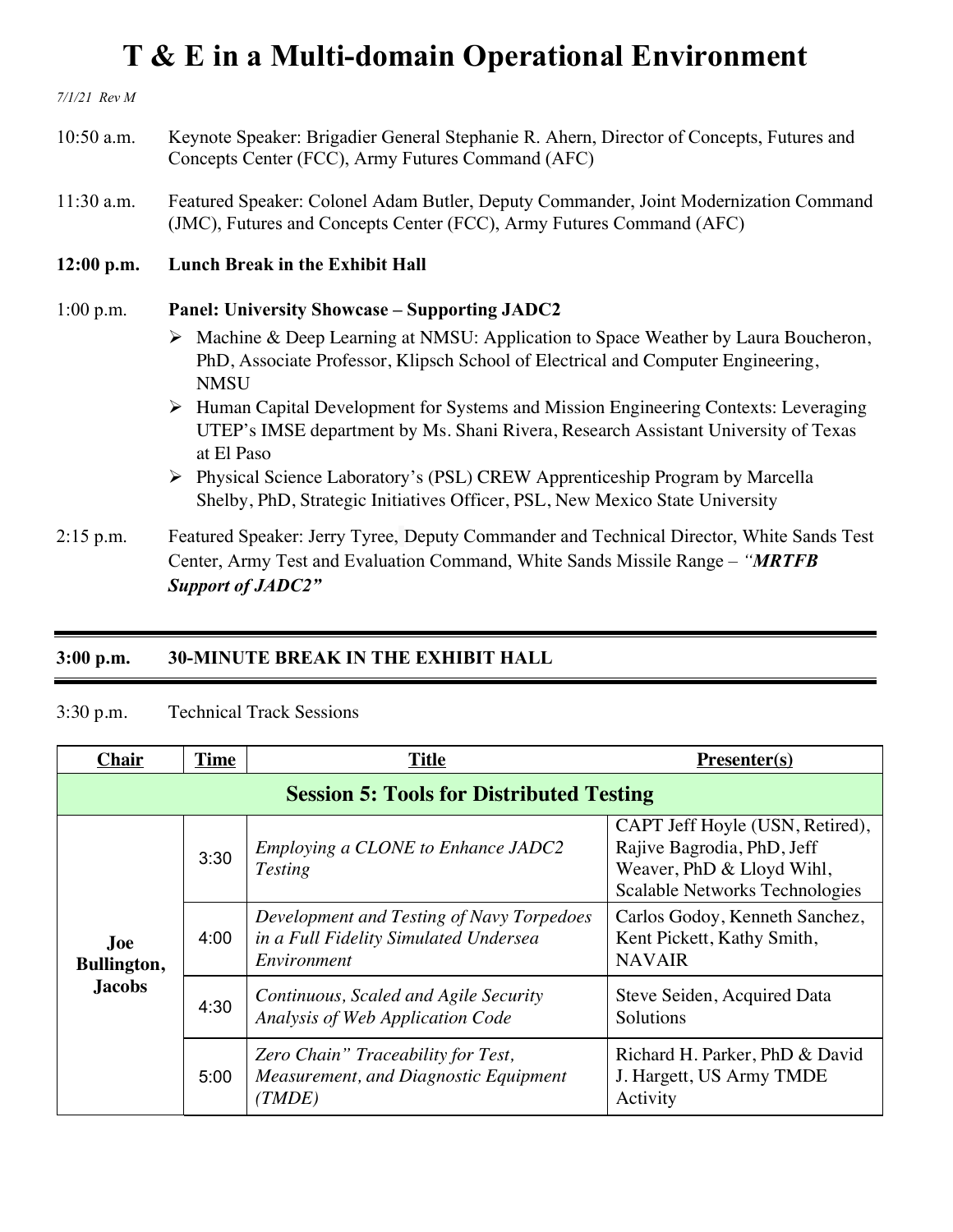*7/1/21 Rev M*

| <b>Session 6: University Showcase - Supporting JADC2</b>                                                          |      |                                                                                                                                      |                                                                                                                                                                                     |
|-------------------------------------------------------------------------------------------------------------------|------|--------------------------------------------------------------------------------------------------------------------------------------|-------------------------------------------------------------------------------------------------------------------------------------------------------------------------------------|
| Richard O.<br>Martinez,<br><b>GreyBeard</b><br>Group                                                              | 3:30 | Deep Learning for Verification of Electronic<br><b>Warfare Techniques</b>                                                            | Caleb Story & Jerrik Waugh,<br>Physical Science Laboratory, New<br><b>Mexico State University</b>                                                                                   |
|                                                                                                                   | 4:00 | Hot Fire Test in a Reaction Control Engine<br>and Throttleable Engine                                                                | Jazmin Arellano, UTEP                                                                                                                                                               |
|                                                                                                                   | 4:30 | <b>Function Level ROP Gadget Survival Using</b><br><b>Compiler-Based Software Diversification</b>                                    | David Reyes, UTEP                                                                                                                                                                   |
|                                                                                                                   | 5:00 | The Data Acquisition System for a 1 MW<br>Combustor                                                                                  | Md Mohieminul I. Khan, UTEP                                                                                                                                                         |
| <b>Session 7: Directed Energy</b>                                                                                 |      |                                                                                                                                      |                                                                                                                                                                                     |
|                                                                                                                   | 3:30 | Directed Energy Weapon Test & Evaluation<br>in a Relevant Multi-Domain Operational<br><b>Environment ** Limited D Presentation**</b> | Nathaniel C. Charles, Francis<br>Check & Stephen Lenart, TRAX<br>International; Filberto Macias,<br>White Sands Center; Gustavo L.<br>Sierra, ATEC; Steve Squires,<br><b>HELSTF</b> |
| <b>Mark</b><br>Henderson,<br><b>Blue Halo</b>                                                                     | 4:00 | Design and development of a beam profiling<br>system for range testing of 150 kW class laser<br>systems ** Limited C Presentation**  | James Luke, PhD, BlueHalo                                                                                                                                                           |
|                                                                                                                   | 4:30 | Mobile Laser Integrated Diagnostic Suite<br>(LIDS) Program Update<br><b>** Limited C Presentation**</b>                              | Milan Buncick, PhD, BlueHalo                                                                                                                                                        |
|                                                                                                                   | 5:00 | <b>HPM Sensor on Instrumented sUAS Update</b><br><b>** Limited A/Open Presentation**</b>                                             | Mark Henderson, BlueHalo                                                                                                                                                            |
| <b>Session 8: Intellectual Property Considerations for Technology Developed with</b><br><b>Government Funding</b> |      |                                                                                                                                      |                                                                                                                                                                                     |
|                                                                                                                   | 3:30 | Patents                                                                                                                              | Kevin Soules, Loza & Loza, LLP                                                                                                                                                      |
| Kevin<br>Soules,                                                                                                  | 4:00 | Copyrights                                                                                                                           | Kevin Soules, Loza & Loza, LLP                                                                                                                                                      |
| Loza &                                                                                                            | 4:30 | The Bayh-Dole Act                                                                                                                    | Cameron Smith, Texas Tech                                                                                                                                                           |
| Loza, LLP                                                                                                         | 5:00 | <b>Monetization Strategies for Federally Funded</b><br><i>Innovations</i>                                                            | William "Hutton" Jones, Texas<br>Tech                                                                                                                                               |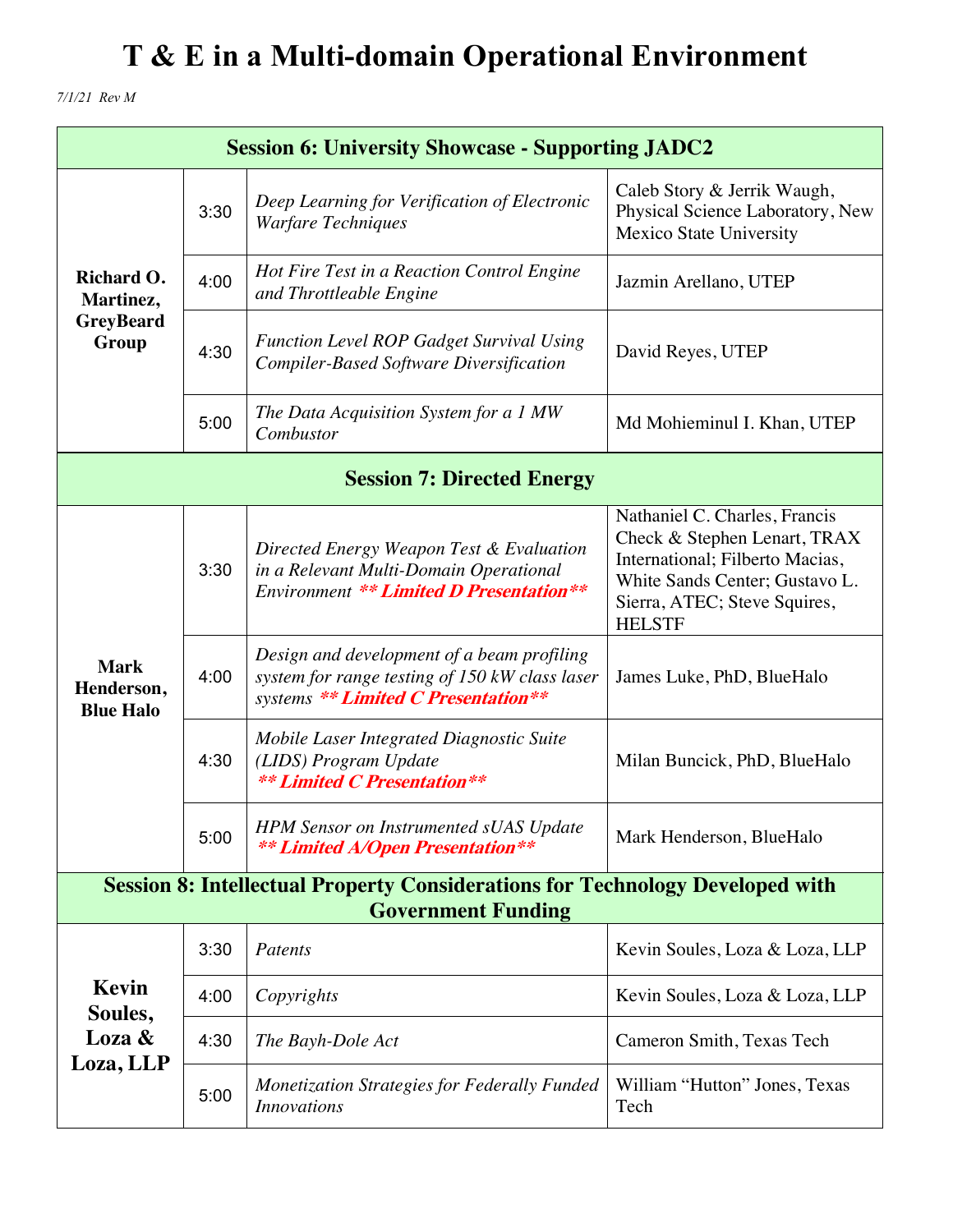*7/1/21 Rev M*

| <b>Session 9: Technology in Support of Operational Planning</b> |      |                                                                                                                                              |                                                         |
|-----------------------------------------------------------------|------|----------------------------------------------------------------------------------------------------------------------------------------------|---------------------------------------------------------|
| <b>Michael T.</b>                                               | 3:30 | Infrastructure as Code                                                                                                                       | Will Lester, Nextech Solutions                          |
| McCarthy,<br>Army                                               | 4:00 | Accelerate Through your PACE Plan                                                                                                            | Vivian Richards, Splunk, Inc.                           |
| <b>Futures</b><br><b>Command</b>                                | 4:30 | Using Discrete-Event Simulation to Predict<br>Communication Challenges and Outcomes in<br>a Multi-Domain, Multi-Communication<br>Environment | Majid Raissi-Dehkordi, PhD,<br><b>Nextech Solutions</b> |

#### **Exhibit Hall Hours**

Tuesday, July  $13<sup>th</sup> - 8:00am - 5:30pm$ , Exhibitor Set-up Wednesday, July  $14<sup>th</sup> - 9:00$ am – 6:00pm (Networking Reception 6:00-8:00pm) Thursday, July  $15<sup>th</sup> - 9:00$ am  $- 4:00$ pm Thursday, July  $15<sup>th</sup> - 4:00<sub>pm</sub> - 8:00<sub>pm</sub>$ , Exhibitor Move-out

#### **Host Hotel** Radisson Hotel El Paso Airport 1770 Airway Blvd. El Paso, TX 79925 Phone: 915-772-3333

ITEA is pleased to offer a special below government per diem rate of **\$98 per night.** This property is the host hotel and when making your reservation you must indicate you are with the ITEA workshop. To receive the special rate call 915-772-3333 or click the Radisson link above to book your reservation by **June 21, 2021. Be sure to use group code ITEAW for \$98 rate.**

#### **Program Planning Committee** (MDO@itea.org)

Program Chair: Charles Garcia – GreyBeard Group Technical Co-Chairs: Steve Aragon – BlueHalo & Richard Martinez – GreyBeard Group IT/AV Co-Chairs: Armando Juarez – GreyBeard Group & Carlos Maez - SRS Exhibits and Sponsorships: Lena Moran – 951-219-4817, Lena@itea.org Security (Visitor Requests): Anahi Mancha, anahi.l.mancha.ctr@mail.mil Registration: info@itea.org or 703-631-6220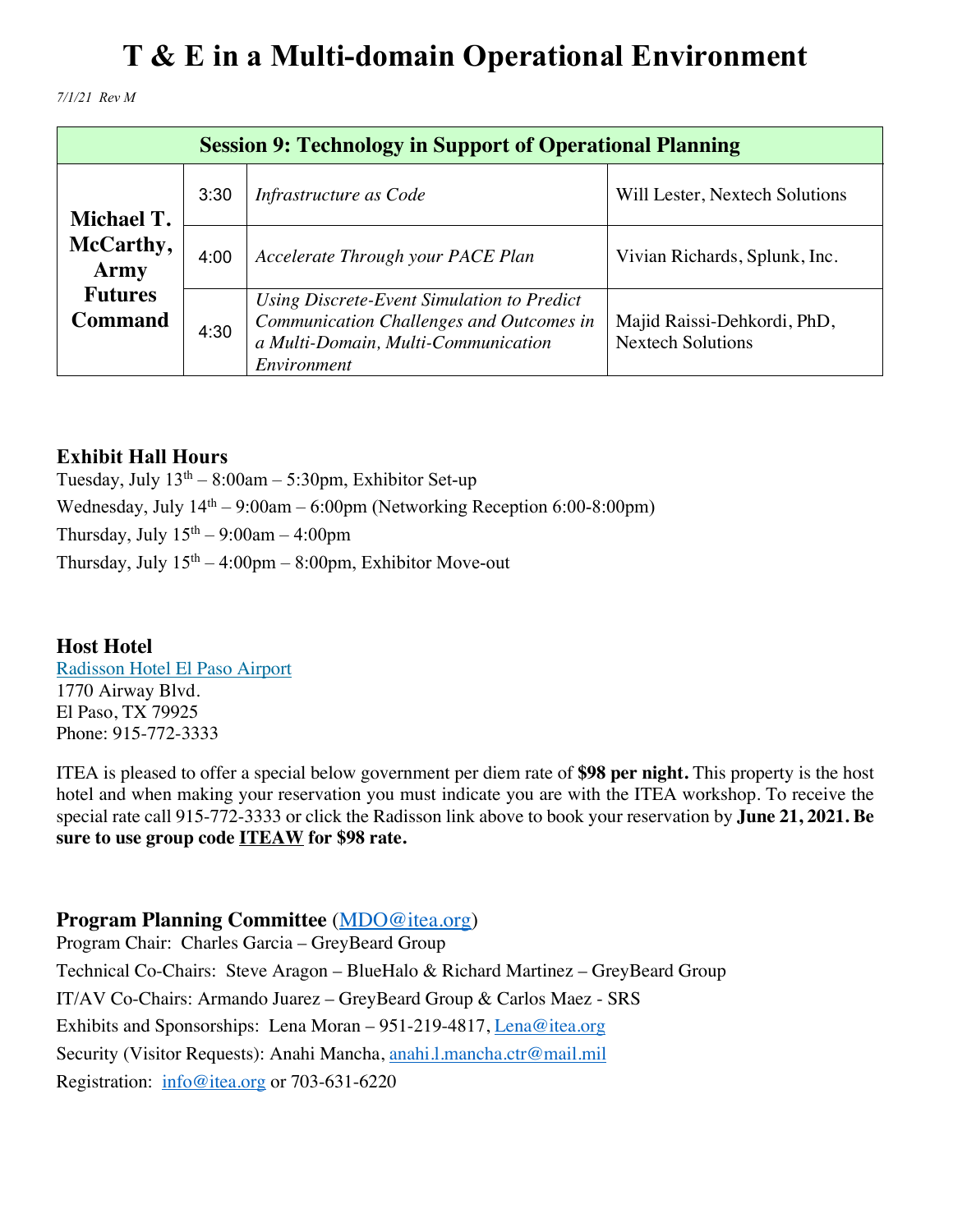*7/1/21 Rev M*

### **Technical Track Session Abstracts**

#### *Accelerate Through your PACE Plan*

Vivian Richards, Splunk, Inc.

Integrated Joint, NATO, and Allied Forces Partner Nations (PN) solutions are needed to address the integration of cyber operations, electronic warfare, and signals intelligence analysis, exploitation, and dissemination for cooperative intelligence sharing, security assistance and operations. Novel solutions are desired that support the rapid and effective interoperability of US military technologies (inclusive of government developed and commercially available technologies), systems, and processes with NATO and PN's capabilities to deliver common- systems (and system-of-systems architectures). The solutions must provide integrated, interoperable, timely, and affordable capabilities, across the various zones of security, that promote decisive action supporting Joint, coalition and multinational military operations.

The Correlation Enhanced Understanding System (COEUS) provides an intelligent data pipeline component for understanding and enriching data which crosses multiple security zones. Data transformation algorithms allow the data to be readily compressed and processed at an intermediate representation without loss of context across an array of additional analytic and data processing technical components using open data exchange standards. Not only does this pre-processing of raw data streams into vectors provide a reduction in effective bandwidth for data transfer and end-point data stream processing; it allows for the use of a common C4ISR/C5ISR system configuration across Joint, NATO and PN forces with common operational, sustainment, and training requirements for efficient and consist information sharing and operations. While the system may be common across the forces, the fidelity of the analytics, results and levels of confidence are reflective of the level of information afforded to a security zone; e.g., all forces can share Open Source and Publicly Available Information (PAI) and unclassified information, but PN, NATO and US information sharing security protocols dictate how data vectors may be utilized across security guards, zones of security and as data inputs to analytics and the C5ISR system. Operational applications of this prototype will be explored.

### *Analytics Fusion across Distributed Zones of Security*

Kevin "Cuz" Cousin, PhD, and Gert Berthold, Cova Strategies, LLC.

Integrated Joint, NATO, and Allied Forces Partner Nations (PN) solutions are needed to address the integration of cyber operations, electronic warfare, and signals intelligence analysis, exploitation, and dissemination for cooperative intelligence sharing, security assistance and operations. Novel solutions are desired that support the rapid and effective interoperability of US military technologies (inclusive of government developed and commercially available technologies), systems, and processes with NATO and PN's capabilities to deliver common- systems (and system-of-systems architectures). The solutions must provide integrated, interoperable, timely, and affordable capabilities, across the various zones of security, that promote decisive action supporting Joint, coalition and multinational military operations.

The Correlation Enhanced Understanding System (COEUS) provides an intelligent data pipeline component for understanding and enriching data which crosses multiple security zones. Data transformation algorithms allow the data to be readily compressed and processed at an intermediate representation without loss of context across an array of additional analytic and data processing technical components using open data exchange standards. Not only does this pre-processing of raw data streams into vectors provide a reduction in effective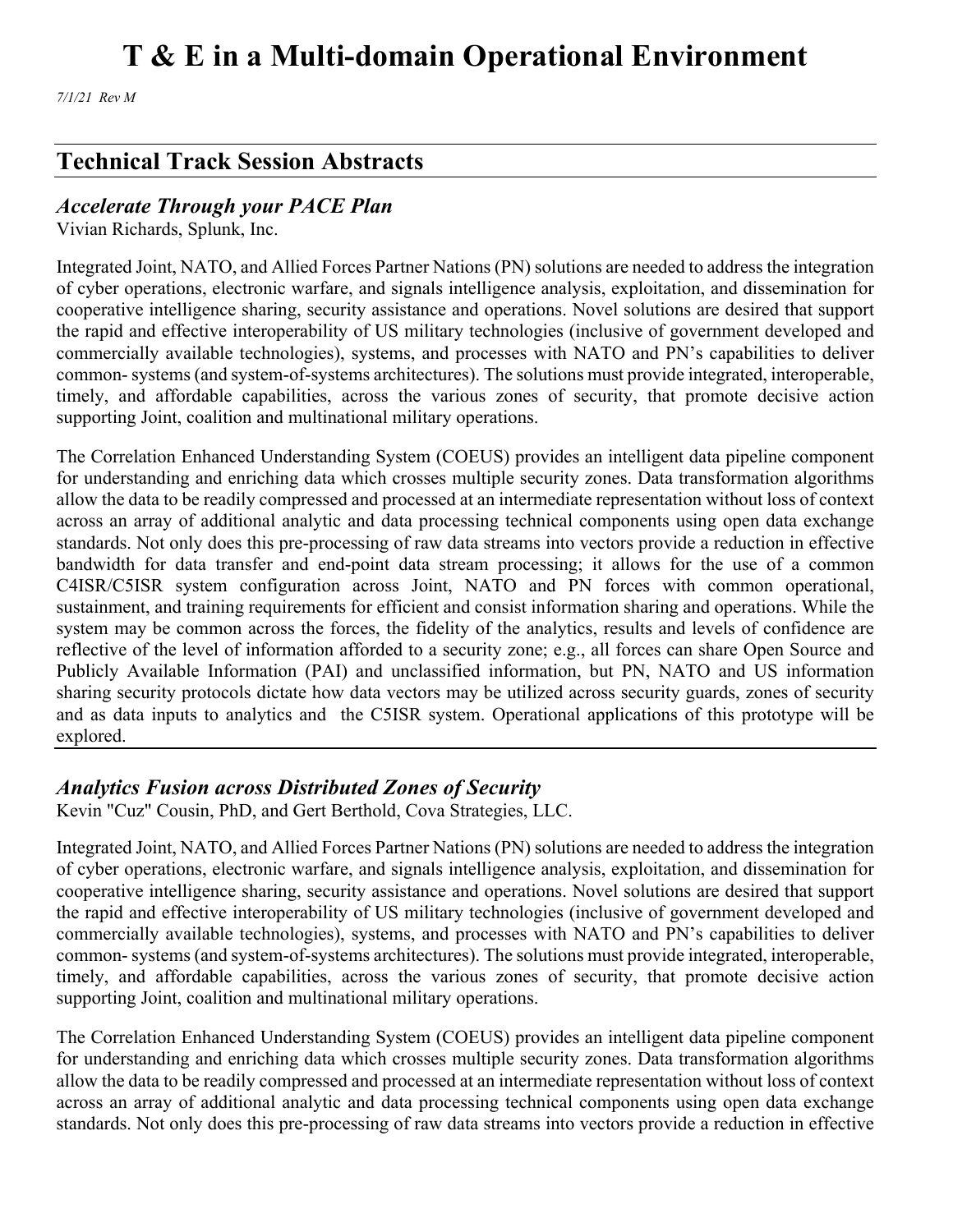*7/1/21 Rev M*

bandwidth for data transfer and end-point data stream processing; it allows for the use of a common C4ISR/C5ISR system configuration across Joint, NATO and PN forces with common operational, sustainment, and training requirements for efficient and consist information sharing and operations. While the system may be common across the forces, the fidelity of the analytics, results and levels of confidence are reflective of the level of information afforded to a security zone; e.g., all forces can share Open Source and Publicly Available Information (PAI) and unclassified information, but PN, NATO and US information sharing security protocols dictate how data vectors may be utilized across security guards, zones of security and as data inputs to analytics and the C5ISR system. Operational applications of this prototype will be explored.

#### *Applying Composable Inline Analytics for Intelligence Fusion*

Gert Berthold & Kevin "Cuz" Cousin, PhD, Cova Strategies, LLC.

To counter malign activities in complex, multiethnic, contested spaces. Information Operations (IO) teams must assess the information environment, draw conclusions, and present relevant assessments to supported elements to make sound decisions and take targeted actions faster than the adversary. The modern interconnected electronic world provides vast amounts of raw data that can provide the basis for IO assessments. Presently, getting access to the broadest spectrum of available data (PAI feeds or government owned) and sifting through that data to find, interpret, assess, and present usable information is a time consuming, labor intensive effort. Operators need an organic and rapid ability to find, curate, refine, analyze, and present information from select local, topical, or global strategic conversations to enable responsive and decisive actions.

IO requirements, across the corpus of available text and multimedia (audio, images, video), include rapidly delineating appropriate conversations along with the identification of different competing narratives within the larger conversation, the primary influencing agents for these respective narratives, as well as any artificial manipulation of the conversation through bots, trolls, astro-turfing campaigns, etc. While ingest and storage requirements vary by organization and mission intent, the common framework consists of the identification of potential sources; ingest from available sources; enrichment and data fusion; analytics processing for the generation of Situation Awareness, insights, and the analyzing of behaviors and situations that can lead to preempting threats, attacks, system failures; and the visualization of the results for decision support, within a set of tools and user interface(s).

Concept Maniac (Media Analytics for Information Operations Activities) outlines an approach to fulfill the Publicly Available Information (PAI) Find, Identify/Interpret, Assess/ Understand and Present capability using intelligent ingest, advanced algorithms and machine learning, and a range of visualization tools to provide Information Operations and data-driven intelligence. This prototype uses composed inline analytic pipelines to continuously identify, ingest and transform relevant sources into a common operating picture of SA and higher levels of situational understanding of the potential inquiry space, including potentially deep insight on conversations, entities, groups, relationships, patterns of life, behavioral characterizations and anomaly detection & alerting on conditions, behaviors and potential precursors not otherwise seen. This body of continuously updated information is accessed, extracted, and made available to all echelons through a tailorable, gaming influenced User Interface (UI) for data inquiry and decision support. Maintaining analytics pipelines independent of UI generated inquires/analyses speeds responsiveness, and thoroughness while also enabling automated notification of changes posted to the original analyst's inquiry for more complete assessment and decision making.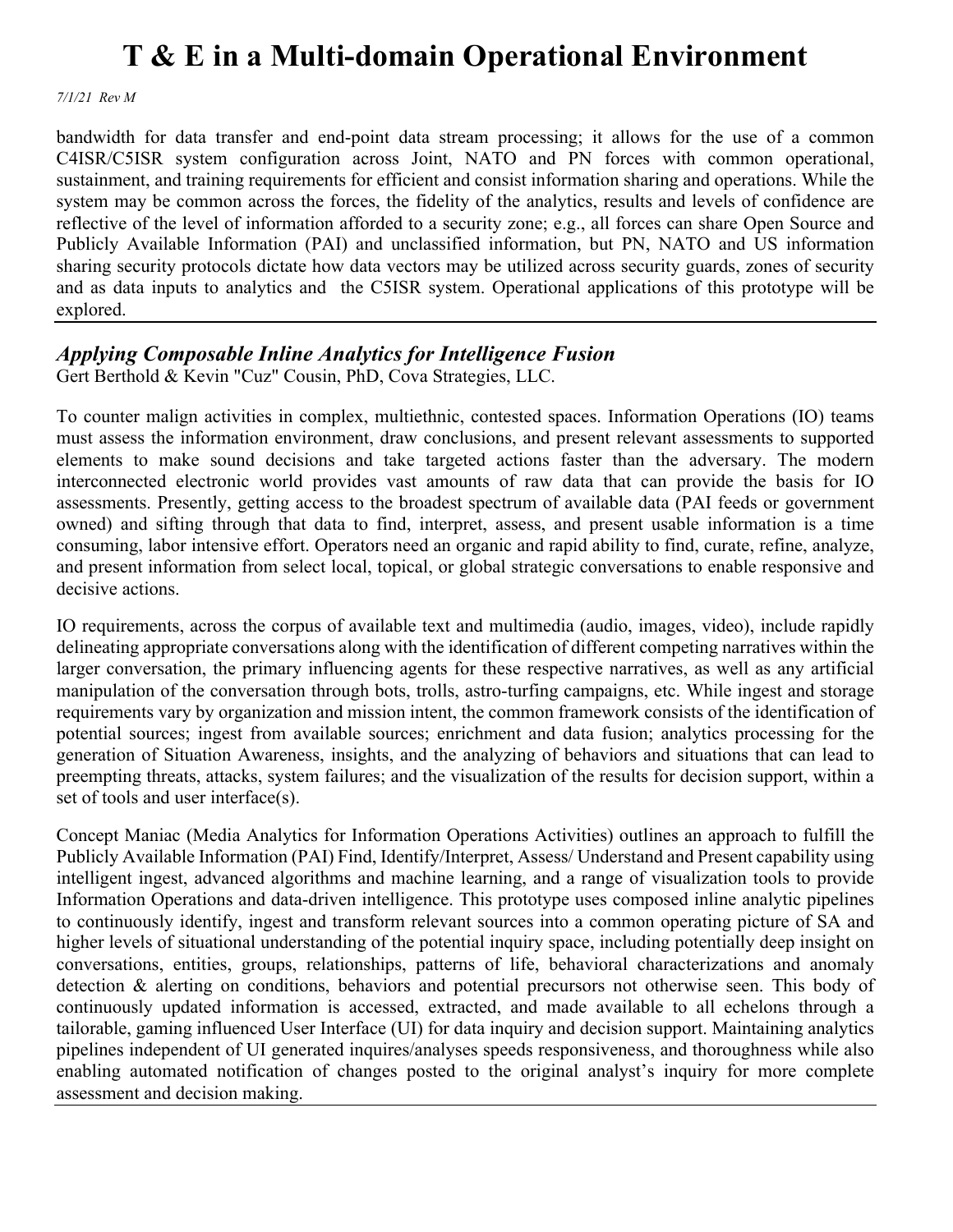*7/1/21 Rev M*

#### *Automation of Legacy Test Systems*

Dennis Shen & Dontel Newton, Georgia Tech Research Institute

While an automated testing environment can provide consistent, reliable, and efficient testing capabilities, adapting legacy test environments to include automation presents unique challenges to overcome.

One challenge is maintaining user confidence in the provided test environment. With legacy systems, users have high familiarity and confidence in the system as is. Any changes that are made must be implemented in a way that the user has the same confidence in the new automated test environment that they had with the original legacy test environment. These automated systems also, require the proper training to yield valid results. If the end-user decides the automated test environment is too difficult to learn, they may be reluctant to adopt it deciding instead to continue to rely on the manual methods.

Another challenge is designing an automated test environment around the legacy system. Many of these legacy systems were not initially designed with automation in mind. A complete redesign is typically cost prohibitive, and as often is the case with hardware-in-the-loop testing, a non-starter due to the investment that has already been made in building the legacy test environment. Another aspect of this challenge is how to approach tasks that require user input, e.g. pushing a button or turning a knob. The automated test solution must be able to address this part of the challenge. This directly ties into the user confidence as any large scale changes will also affect the overall user confidence in the automated test system.

All of these challenges can be addressed so that the automated system inspires the same confidence and meets the end user needs. As much as possible, existing components should be reused or adapted. Users are already familiar with these components and have confidence that generated results are valid. To aid in this effort, a decision must be made to build automation into these components, or to use another library to drive the automation capabilities. As long as the same user interfaces and components are maintained, users will have the same confidence they had with the legacy test environment. Automated testing has many benefits to the end user but care must be taken so that the user is still comfortable and confident in using a testing environment that has been automated.

#### *C4ISR and Software Intensive Systems T&E Challenges*

Kenneth Sanchez, Kathy Smith, & Kent Pickett, NAVAIR

As stated in the National Defense Strategy: Investments in Command, Control, Communications, Computers and Intelligence, Surveillance, and Reconnaissance (C4ISR) will prioritize developing resilient, survivable, federated networks and information ecosystems from the tactical level up to strategic planning. Investments will also prioritize capabilities to gain and exploit information, deny competitors those same advantages, and enable us to provide attribution while defending against and holding accountable state or non-state actors during cyberattacks. Information is now considered by many as a domain right next to cyber, space, land, sea, and air. C4T TTA will invest in new T&E technologies with the application of autonomy, artificial intelligence, and machine learning, including rapid application of commercial breakthroughs, to revolutionize the way we test and evaluate warfighter acquisition systems.

Communications capabilities of warfighting systems are becoming more agile and complex with new requirements and initiatives, such as: military tactical application of Software Defined Radios (SDR), the Air-Sea Battle concept in a sophisticated Anti-Access/Area Denial (A2/AD) environment, future Joint Aerial Layer Networks, and the Moving Target Defenses (e.g. polymorphic networks).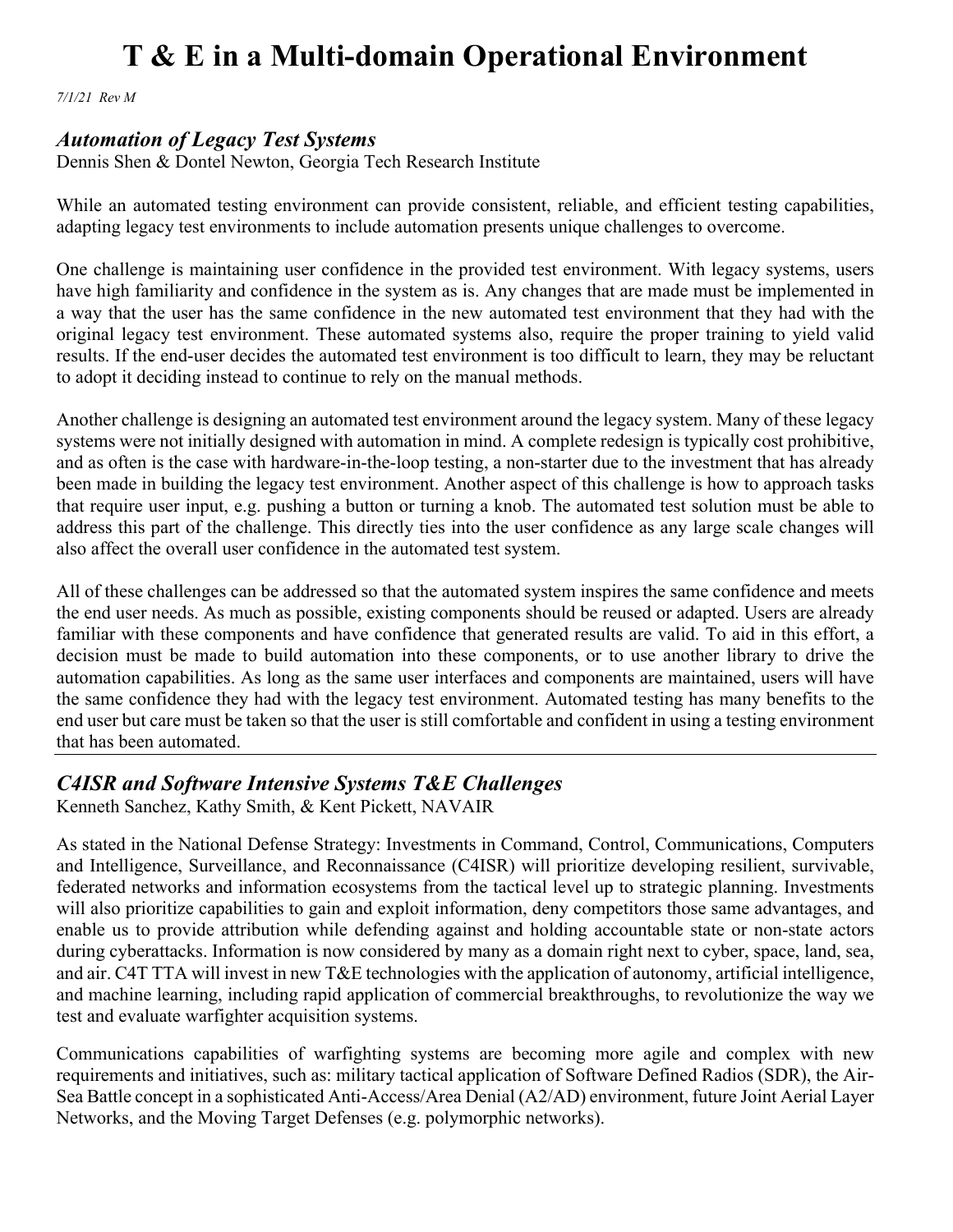*7/1/21 Rev M*

Warfighting systems (e.g. Distributed Common Ground System) are employing (utilizing or generating) datato-decision and big data capabilities within a cloud environment. This presents new challenges for T&E to assess these platforms. For C4I systems, the trend is accelerating in the three "V" dimensions of big data:

- Velocity increases requirements for Test Data-to-Decisions to operate in real-time processing.
- Variety increases requirements to process many types of structured (Variable Message Format), semi structured (Link 16), and unstructured (voice, chat, video) data.
- Volume increases requirements to process larger and larger amounts of data (e.g. petabytes).

As you accelerate down these V dimensions, the warfighter systems are incorporating complex underlying new IT infrastructure that must be tested. These advanced IT infrastructures include cloud technologies that can have massive parallel file systems, distributed SQL and NoSQL databases, basic and advanced analytics and custom applications, and virtualization technologies.

New C4I systems must be tested in the volume designed to handle in wartime operations. Adaptable technologies are required to utilize a synthetic battlespace environment to augment the open-air range with vast simulated areas, frequency ranges, and transmitter entities for T&E in Contested/Dense communications environments. This would provide opportunities to test C4I systems under realistic controlled conditions: what-if scenarios, test pre-runs, and link analysis test planning to maximize the value of field testing and expand its scope. C4T has identified three key technology domains: Live and Simulated, Big Data Analytics, and Automated Software Testing.

Live and Simulated methods are required to replicate the more complex and distributed systems environments of today and tomorrows warfighting systems. Live and simulated entities (modeling and simulation) provide for more thorough joint mission context platform T&E.

#### *Continuous, Scaled and Agile Security Analysis of Web Application*

Steve Seiden, Acquired Data Solutions

HTTP is the language of the web, powering traditional page servers, API back-ends and IOT/OT assets. The source code footprint of web applications is growing exponentially as HTTP endpoints proliferate in the cloud, the enterprise, and in manufacturing and critical infrastructure. There is explosive growth in the number of micro-controllers that drive IOT (and IIOT) devices and many of these devices are connected to the outside world via HTTP. While the web's footprint is growing by orders of magnitude, trends in agile software development are accelerating the rate of change of the underlying source code. This acceleration of software change is driven by DevOps and ever-shrinking release cycles. Continuous, automated testing of code quality for functional features is a maturing field due to the mass adoption of DevOps practices, but security testing is often absent or is performed using slow, manual methods. DevSecOps will rely on the ability to automate, distribute and orchestrate headless test processes that include security analysis. These processes will need to examine web endpoints for black box vulnerabilities and hidden attack surface (entry points) during repeated software build/test cycles. Assert Security will describe the design principles, architecture and operation of distributed security testing of web endpoints to achieve continuous monitoring that fits cleanly into the DevOps model of rapid development.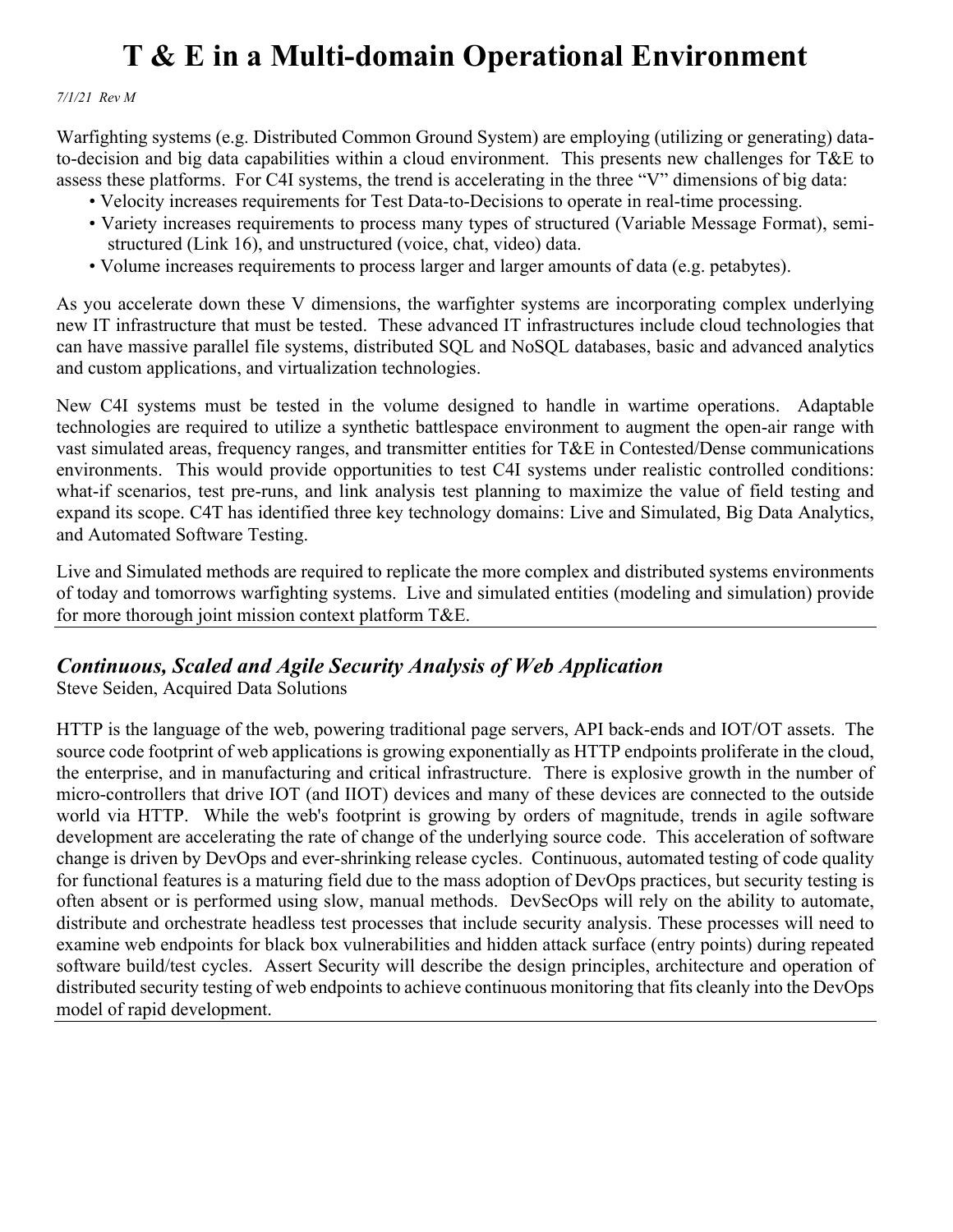*7/1/21 Rev M*

#### *Copyrights*

Kevin Soules, Loza & Loza, LLP

Copyrights don't just protect the painting on your wall. Copyrighted software is a key component of any intellectual property portfolio. In this segment, we will discuss high level ownership issues associated with software development, particularly when the software is developed under government contract.

### *Coupled Sensor Array System (CSAS)*

Jose Mendez, Southwest Range Services (SRS)

WSMR will utilize this Coupled Sensor Array System as a way to provide wide-beam horizontal and vertical coverage. The CSAS will support testing scenarios requiring collecting telemetry data of up to 12 radio frequencies from multiple objects simultaneously. The CSAS will accomplish this by utilizing a combination of eight horn antennas, signal-to-noise-ratio (SNR) polling Sensor and three quad data receivers.

All equipment has been be carefully selected through test and analysis to provide the required horizontal and vertical coverage and data process. The SNR polling sensor is the brains of the coupled sensor array solution responsible for processing all of the antenna RF inputs and selecting and routing the highest RF (SNR) value from each of the designated mission frequencies (a minimum of 12 frequencies) to the appropriate telemetry receiver.

#### *Critical Thinking in Continuous Process Improvement*

Mark Kiemele, PhD, Air Academy Associates

Critical thinking is an integral part of any methodology that drives continuous process improvement. Critical thinking can be defined as the deliberate and systematic processing of information so that we can solve problems, make better decisions, and in general, just understand things better. Employers value workers who know how to think critically, because they can be trusted to make decisions independently and will not need constant handholding. But critical thinking is hard. It requires us to apply diverse tools to diverse information. It takes a lot of energy, so we need to separate the automatic thinking from the critical thinking. This session will examine two different kinds of biases that affect our thought processes: cognitive biases and data biases. Examples of each will be provided. It will also provide 7 ways to help us think more critically.

### *Deep Learning for Verification of Electronic Warfare Techniques*

Caleb Story & Jerrik Waugh, Physical Science Laboratory, New Mexico State University

Testing and Evaluation (T&E) of air defense radar systems is imperative to maintain battlefield superiority. Part of the T&E process is testing the radar against validated electronic attack (EA) threat techniques. T&E EA threat developers are responsible for creating threat representative systems that are capable of exposing allied systems to EA threats that would be seen on the battlefield. The techniques and waveforms to be used are verified and validated by a validating authority prior to the threat system being utilized in the test to ensure the systems under test (SUT) are being evaluated accurately and correctly.

Once the systems are in flight, operation typically comes down to the pilot activating certain modes on the EA system at specific times or locations for repeatable expose of the SUT to the specific EA technique. The issues become, at this point, whether the EA system was working as it was supposed to or did something fail in flight.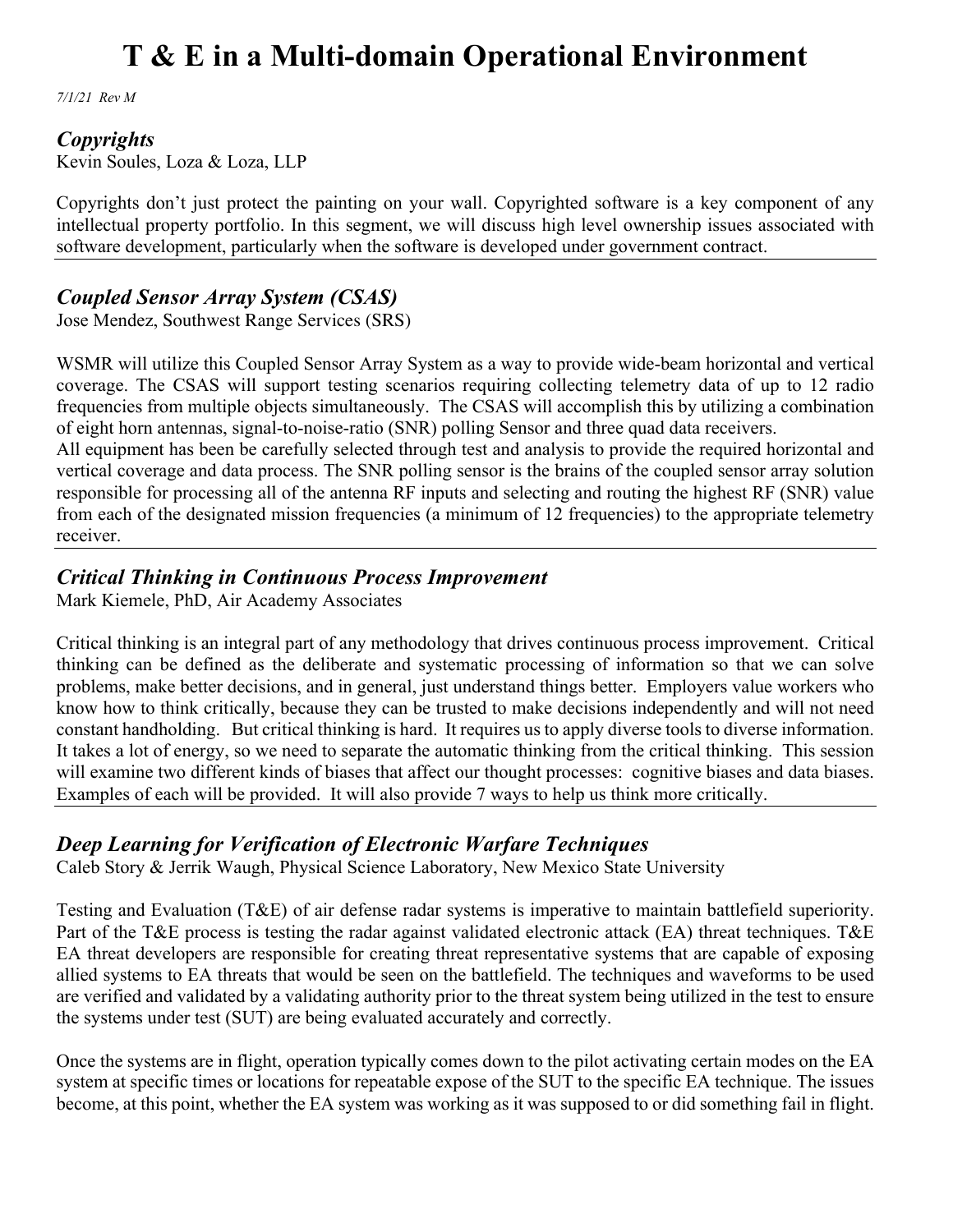*7/1/21 Rev M*

Employment of an EA technique verification system based on deep learning models can help to minimize the uncertainty of the proper operation of the EA system.

Employment of deep learning models in an EA system can be challenging due, in part, to the vast amounts of data needed to train the model(s). The probability of an EA system encountering a sensor using signals unknown to the model is high and can inhibit system efficacy. The approach we are undertaking to use the capabilities of deep learning models avoids a portion of this issue as we are using them to verify the output of EA system based on known modes of operation that are trained ahead of the test event.

As developers of the T&E EA threat system, the techniques to be employed in the test are known ahead of time and can be used to create and collect the data necessary to be used for model training and validation. Once the model is trained, it can then be employed in the high performance data collection system used specifically for EA verification to identify when and where the EA technique was enabled and for how long it was in use. The future of deep learning in the verification of EA techniques is rife with opportunity to improve testing methodology and improve allied system performance and survivability.

#### *Design for Six Sigma*

Mark Kiemele, PhD, Air Academy Associates

Design for Six Sigma (DFSS) is the natural evolutionary next step beyond Lean Six Sigma. Once the design of a product is finalized and in the hands of the customer, the amount of improvement that can be achieved at reasonable cost is limited. Witness the tire fiasco with Ford, the key debacle with GM, or the air bag disaster with Takata. The purpose of DFSS is to move improvement into the earlier stages of a product's or process's life cycle when design changes are less costly. Have you ever heard of "shift left?" Well, DFSS has been doing that for well over two decades now. But DFSS will require higher-powered tools such as Monte Carlo Simulation and Robust Design. While LSS is good for products and processes that already exist, DFSS is better at designing new products or redesigning existing products or processes that need performance improvement. This tutorial will discuss the what and why of DFSS and provide a roadmap or methodology that is different than DMAIC for generating design improvement very early in the life cycle.

### *Development and Testing of Navy Torpedoes in a Full Fidelity Simulated Undersea Environment*

Carlos Godoy, Kenneth Sanchez, Kent Pickett, Kathy Smith, NAVAIR

The Technology Resource Management Center (TRMC) support for improving the Modeling and Simulation (M&S) capabilities for undersea systems has been significant for the development and improvement of the Environment Centric Weapons Analysis Facility (EC WAF) simulation and its use to support operational test for future weapon systems and countermeasures. The capability has been recognized by OPNAV N97, N96 and N94 as an advanced underwater sonar simulation in the Navy.

The ECWAF is a real time hardware in the loop torpedo simulation used throughout a torpedo lifecycle (from early development through operational testing (OT) and capability upgrades). This hardware in the loop, real time requirement imposes the most demanding M&S requirements. The resulting M&S technology development and capabilities have not only provided the Navy with the most advanced sonar stimulation environment but also established the ECWAF as the resource for Test and Evaluation of many other Navy undersea programs.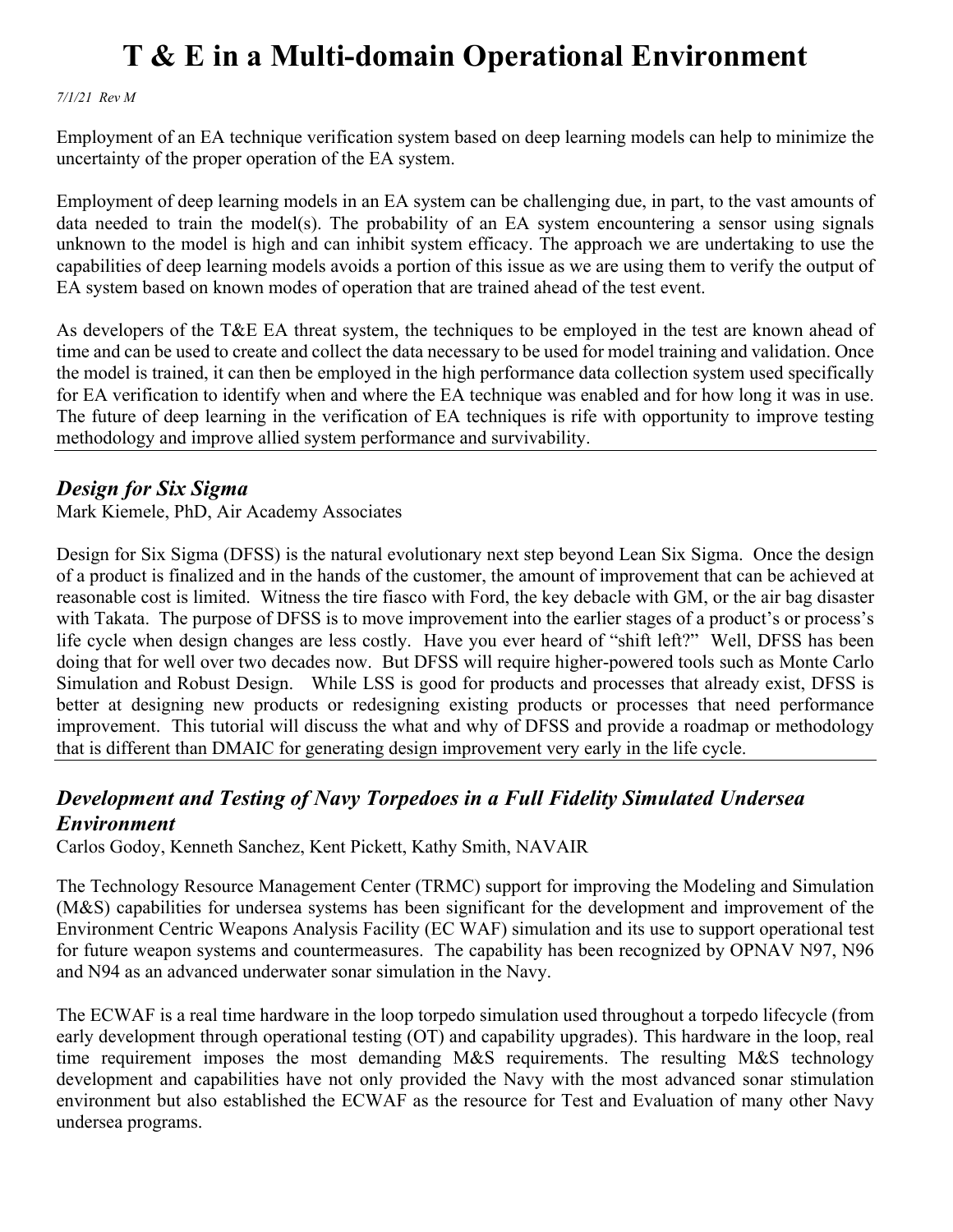*7/1/21 Rev M*

This brief will summarize new and critical technology developments that the ECWAF brings to bear during both development and operational testing of the Navy's new torpedo systems. Major T&E capabilities to be showcased include:

- A. Development of WARP a range dependent propagation model that enabled the ECWAF to address range dependent bathymetry and bottom composition propagation conditions. With WARP, the ECWAF has a capability making it the Navy's only a simulation valid for operations in shallow and deep waters.
- B. Enhancements of the Navy's Comprehensive Acoustic Sonar Simulation to support the development and validation of the ECWAF and its enhancements have produced a simulation based on narrow band assumptions. This technology supports the development of fully broadband systems, like the new MK 48 MOD 8 weapon and their related signal processing. The technologies and capabilities have developed into a fully Broad Band Capability in the ECWAF.
- C. The Virtual Commander capability was developed to provide a target in a simulation with the ability to autonomously evade an attacking torpedo based only on exploiting the environmental acoustic conditions and the capabilities of the target submarine under attack. This Artificial Intelligence (AI) technology was funded under the FAST GRAB program and now is integrated in the ECWAF simulation and will be used to evaluate the actual potential performance of our torpedoes. This new capability addressed a fundamental shortfall in the M&S technology supporting operational testing.
- D. Development of the Navy's only ray based 3D acoustic propagation model; Qprime. This new capability demonstrated by integrating Qprime in the Comprehensive Acoustic System Simulation (CASS) represents a critical capability needed for any sonar operations in very shallow waters like new torpedoes and Unmanned Underwater vehicles (UUV's).

The real time simulation capabilities of the ECWAF are currently being used to both develop and test a wide range of underwater weapons. This presentation will summarize the key technologies that support this development.

#### *Digital Beamforming Phased Arrays for Telemetry Tracking Applications* Dorse DuBois, Mannatek; Anand Kelkar, CDSI; Juan Guadiana, Mannatek

Telemetry tracking systems face greater tracking challenges along with increasing performance requirements. Examples include: Smaller beamwidths (C-band), hypersonic vehicles, and simultaneous multiple vehicles in flight.

Smaller beamwidths present a difficult challenge to maintain pointing & tracking accuracies for parabolic reflector tracking systems; thus, increasing risk of data dropouts. Supporting multiple-vehicle scenarios with parabolic reflector tracking systems is cost prohibitive; requiring a 1:1 ratio for each vehicle in flight. Expensive legacy phased arrays are usually not an option due to their complexity, maintenance, and high acquisition cost.

Universal Beamforming Technology - Next Generation: Digital Beam Forming Arrays

The Digital Beam-forming Module (DBM) is a small, lightweight, multi-beam phased-array antenna 'tile'. It can function as a stand-alone antenna sensor, or in cooperation with other DBMs to form an exceptionally large antenna aperture for complete simultaneous coverage across an entire range.

All DBMs within an array communicate through a mesh network and orient themselves as a single aperture capable of simultaneously tracking multiple dynamic objects at different angular positions. The latest DBF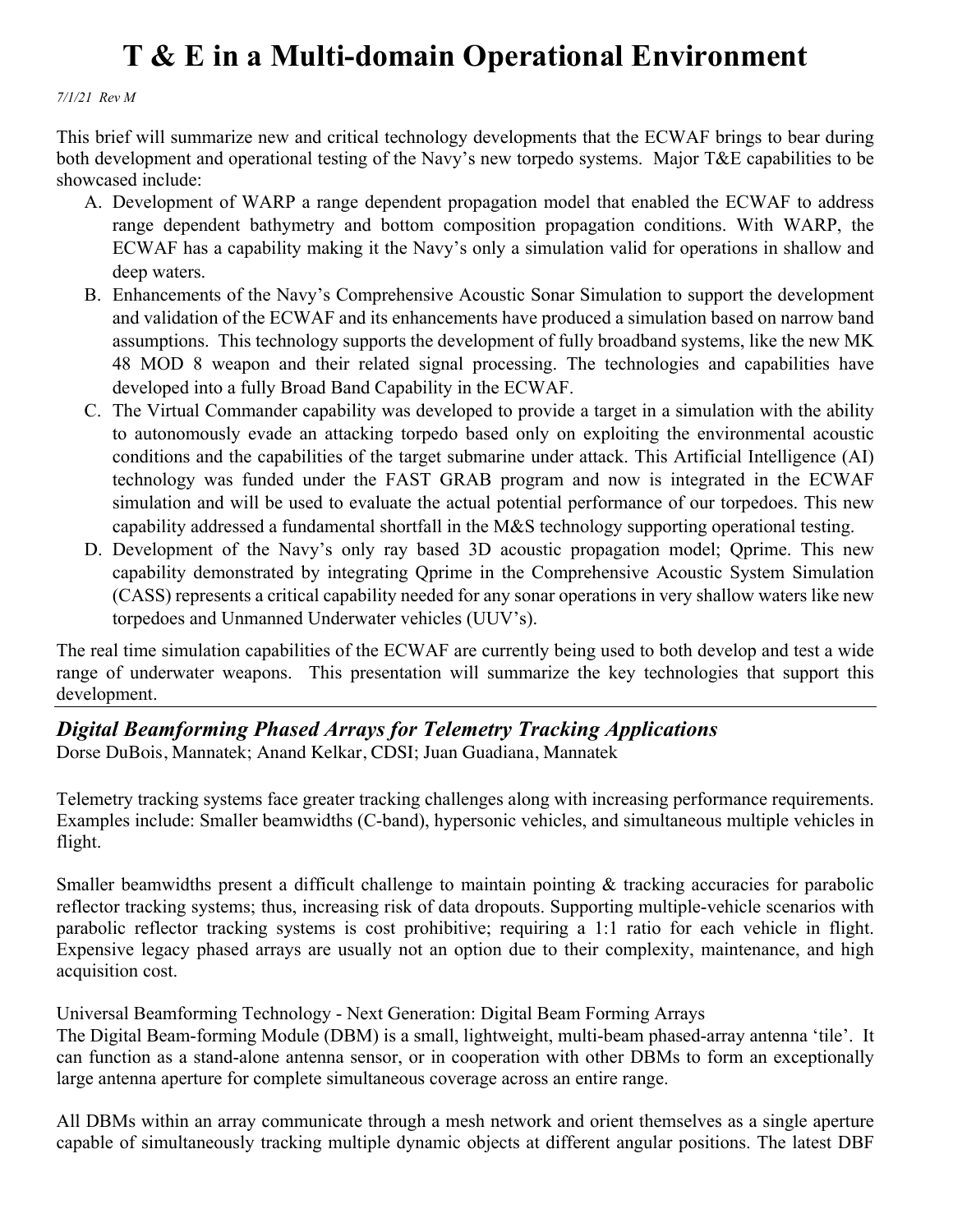*7/1/21 Rev M*

antenna technology has extended the RF coverage of the antenna from S-band to L/S/C telemetry bands simultaneously.

DBM technology can also be adapted to existing reflector tracking systems as an upgrade to the feed, providing limited off-axis electronic steering capability and thereby increasing tracking performance dramatically for dynamic targets.

#### *Directed Energy Weapon Test & Evaluation in a Relevant Multi-Domain Operational Environment*

Nathaniel C. Charles, Francis Check & Stephen Lenart, TRAX International

Test and Evaluation (T&E) of Directed Energy Weapons (DEW), both High Energy Lasers (HEL) and High Power Microwaves (HPM), is critical to the successful transition DEWs to the US military forces for use in Multi-Domain Operational environments. Currently, the U.S. lacks a comprehensive test bed capability that supports the full spectrum of developmental and operational T&E of DEWs in a relevant operational environment at realistic distances and engagement geometries. Test capabilities at a variety of range distances must include telemetry, tracking, data acquisition, appropriate sensors, continuous command and control, and instrumentation that provide an appropriate level of security within a fiscally constrained environment. Due to the extremely high cost and long lead-times for near-term completion of MILCON projects that can realize a persistent DE testbed, solutions that can provide interim Limited Operational Capabilities (LOC) have gained support from White Sand Missile Range (WSMR), Army Test and Evaluation Command (ATEC) and garnered congressional plus-up in the FY21 National Defense Authorization Act. This approach supports DE capability enhancements for T&E requirements of emerging U.S. HEL and HPM systems. This presentation evaluates principals of the Multi-Domain Operational environment and explores the benefits, constraints, and limitations of DE capability enhancements at WSMR required for distributed testing. Included in the recommended solution will be LOC capability enhancements capable of addressing the complexity and variety of DE testing needs.

### *Dual-Purpose ISR Analytics Exploitation for Offensive/Defensive Multi-Domain Operations*

Gert Berthold & Kevin "Cuz" Cousin, PhD, Cova Strategies, LLC.

A Composable Embedded Software (CES) environment can be formed for the rapid insertion of new capabilities into existing platforms by employing a hive-like computing environment, flexible and adaptive sensor packages with swarm-based collection, SWaP-C (optimized Size, Weight, Power, and Cost) processing applied across multi-domain platforms, and inline analytics for real-time information fusion. Commands and forward operators can compose software processing chains for missions, then monitor and adapt them, on the fly, in response to changing or unexpected operational mission requirements, environmental states, situations and detected anomalies. CES allows for the leveraging of each platform's suited capabilities, simultaneously coordinated, and dynamically utilized through distributed sidecar technology and event-driven Artificial Intelligence (AI)/Machine Learning (ML) automation. Not only can CES concepts reduce the costs and time (to days and hours) of fielding of multi-domain sensor platforms and new capabilities, but it also provides a virtual, composable, integration and delivery framework of real-time services and analytics suitable to supporting distributed, adaptive sensor-to-shooter or data-to-decision solutions.

CES creates a new paradigm of mission composability, multi-modal, multi-platform sensor access and analytics fusion by embracing and enhancing the native capability of existing mobility platforms. Through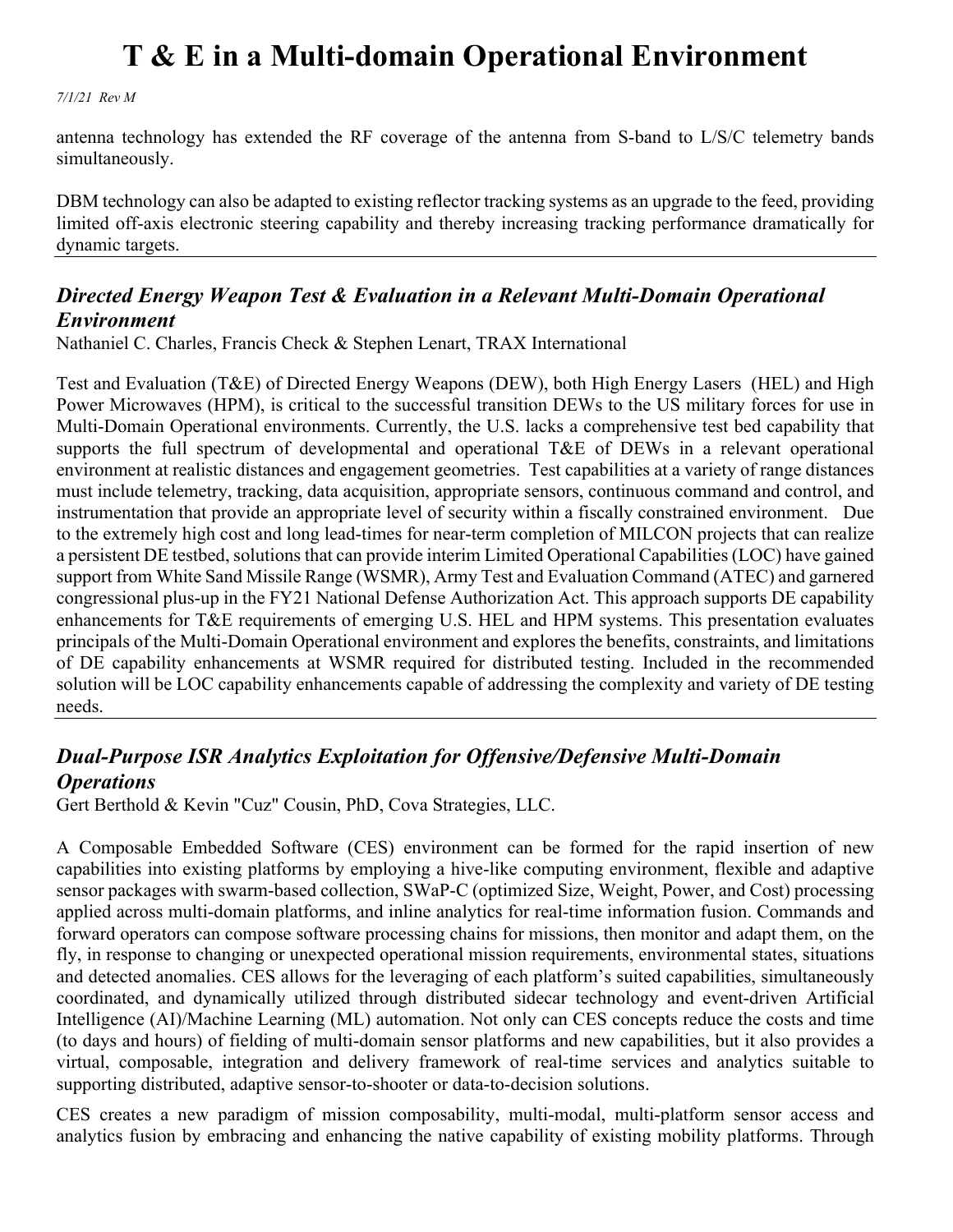*7/1/21 Rev M*

swarm-like integration and the passage of data, processing, and state within, between and spanning respective mobility SWaP-C compute nodes. it is possible to increase the usability, capability, and performance of individual sensors into a composable integrated sensor architecture. This sensor architecture feeds a composable, event-driven analytics framework that fuses sensor, observation, and interim analytics results to generate continuous Situational Awareness (SA) and insights, entity & activity behavior characterization, threat, attack and system failure prediction, conditions and anomaly detection, and automated analytics-driven response recommendations for operators and commanders to visualize, assess and act upon. Response actions can range from human planning; the maneuvering/assigning/ reassigning of resources, equipment, weapon systems, forces and other assets through existing Command and Control (C2) systems; to human- and automated Observe, Orient, Decide and Act (OODA) loop courses of action (COAs) to enable preventative offensive measures and pre-emptively eliminate/neutralize identified threats, attacks and system failures. Using a digital twin concept, this can be applied operationally, in modeling and simulation, in training, and in the exploration of new offensive/defensive methods and approaches applied across observation zones.

To highlight CES capabilities, a dual-purpose demonstration mission of continuous foveated SA – across multiple observation zones - for blue and read team force protection has been developed. Manned and unmanned platforms (airframes, drones, terrestrial vehicles, and small units) provide continuous ISR sensor coverage of observation points, wherein drones, ground sensors and small units provide a picket line of continuous imaging, motion detection and signatures and analytics providing inline virtual data streams derived from all platforms, for the identification and classification of entities and behaviors and possible event and anomaly detection in the Area of Operation (AO). Composed sensor, observation, and analytics fusion generates real-time decluttered SA, entity/group and behavior tracking, sensor coverage gap notification, threat and attack prediction, conditions/anomaly identification & alerting; and the subsequent triggering of adaptive human-in-the-loop and automated responsive actions.

### *Employing a CLONE to Enhance JADC2 Testing*

CAPT Jeff Hoyle (USN, Retired), Rajive Bagrodia, PhD, Jeff Weaver, PhD & Lloyd Wihl, Scalable Networks Technologies

This paper describes the incorporation of high fidelity, physics-based network digital twins into a JADC2 Comprehensive Live-Virtual-Constructive (LVC) Operational Network Environment (CLONE). The JADC2 CLONE will provide a fully representative live-virtual-constructive emulation of the communication network together with its operating environment and the application traffic carried by it. Such a CLONE can be used to enhance the planning and insights gained from wargames, operational analyses, and test and evaluation events in a low-cost and zero-risk environment. In order to do so effectively, the JADC2 CLONE must have sufficient fidelity to accurately reflect the network dynamics due to the interplay between the communication protocol and topology, application traffic, the physical environment, and cyber attacks, thus appropriately differentiating between cyber attacks that are a mere annoyance and those that have the potential to disrupt the mission timeline.

In this paper we analyze the critical needs for incorporating network digital twins into JADC2 simulations, prototyping, experimentation, test and evaluation while elaborating the key characteristics of a JADC2 CLONE:

- Integration of cyber/electronic warfare and kinetic domains, without modification
- Integration with both IP and non-IP communications (e.g., 1553 bus)
- Access to wireless and tactical waveforms and their specific capabilities, limitations and vulnerabilities
- Extensible attack library against network, connected weapon and C2 subsystems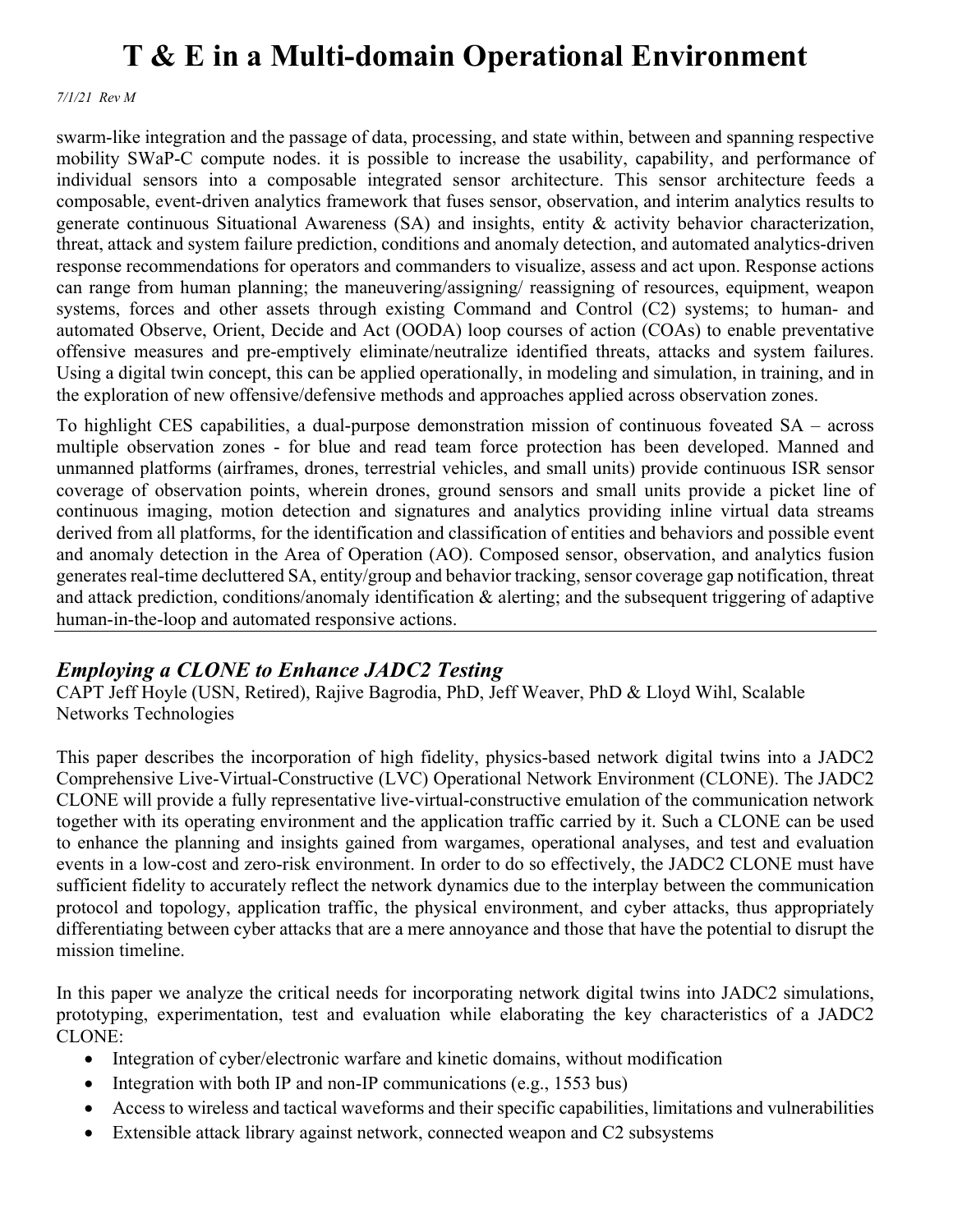*7/1/21 Rev M*

• Assessments of command and staff to modify and complete operations while under cyber attacks as well as for network defenders to detect and react to such threats

In addition to analyzing and elaborating on these characteristics, this paper will also provide a use-case of a JADC2 CLONE mission simulation using Navy Distributed Maritime Operations (DMO) and Marine Corps Expeditionary Advanced Base Operations (EABO) as illustrative examples.

#### *Function Level ROP Gadget Survival Using Compiler-Based Software Diversification* David Reyes, UTEP

Modern cybersecurity mitigation techniques have made it harder for attackers to successfully execute malicious code from what is commonly known as a buffer-overflow attack. As a result, attackers have turned to Return Oriented Programming (ROP) to achieve arbitrary code execution. This attack method strings together snippets of codes that belong to the legitimate binary, ROP gadgets, to achieve malicious behavior. Because these ROP gadgets are normally located in static locations within a binary, attackers can easily re-use their exploit code across all systems running the binary. This is known as a write-once, use-everywhere exploit. To address this issue, software diversification, a technique that modifies the instructions in binaries, while maintaining their semantic behaviors, is used as a countermeasure. While previous work has shown general success, there is a lack of research that measures and is able to predict the impact and effectiveness of specific diversification techniques on specific types of binaries. In our work, we are studying the relationship between the number of functions in a compiled binary and the number of gadgets that survive even after diversification. We also look at how different diversification techniques affect the measure of survivability.

### *HPM Sensor on Instrumented sUAS Update*

Mark Henderson, BlueHalo

Aegis Technologies is developing a system that uses a shielded narrow-band receiver HPM sensor module which is integrated on a Group 1 and Group 2 small Unmanned Air System (sUAS) platform to measure radiated radio frequency (RF) energy in an open-air range environment. The sUAS has been hardened to survive RF attacks and has successfully flown through multiple HPM weapon system engagements. The TRL for this system is 5/6. The briefing will provide an update from early developmental efforts, actual field mapping during the MFIX 2020 exercise and calibration/survivability testing at the Survivability, Vulnerability Assessment Directorate (SVAD) located at the White Sands Missile Range (WSMR) in New Mexico, and developments in Command and Control (C2) technology.

#### *Hot Fire Test in a Reaction Control Engine and Throttleable Engine* Jazmin Arellano, UTEP

To perform a hot fire test in RCE, Reaction Control Engine, several conditions have to be met and a procedure has to be followed. The engine trailer and the server trailer, which controls the electric hardware and gives the data to the software used to control the test, have to be located at a spot designated especially to place the engine trailer in test day. At the correct positions, cable harnesses connecting the electronic hardware in the engine trailer to the server trailer have to be connected in the designated ports and electronic hardware connections. Once the engine trailer is connected to the server trailer communication between the computer with the software controlling electronic hardware in the engine trailer and electronic hardware in the engine has to be ensured. Once the instrumentation is connected and running according to the code and procedure, the propellants have to be connected and pressurized to the pressure needed to deliver the propellant to the engine.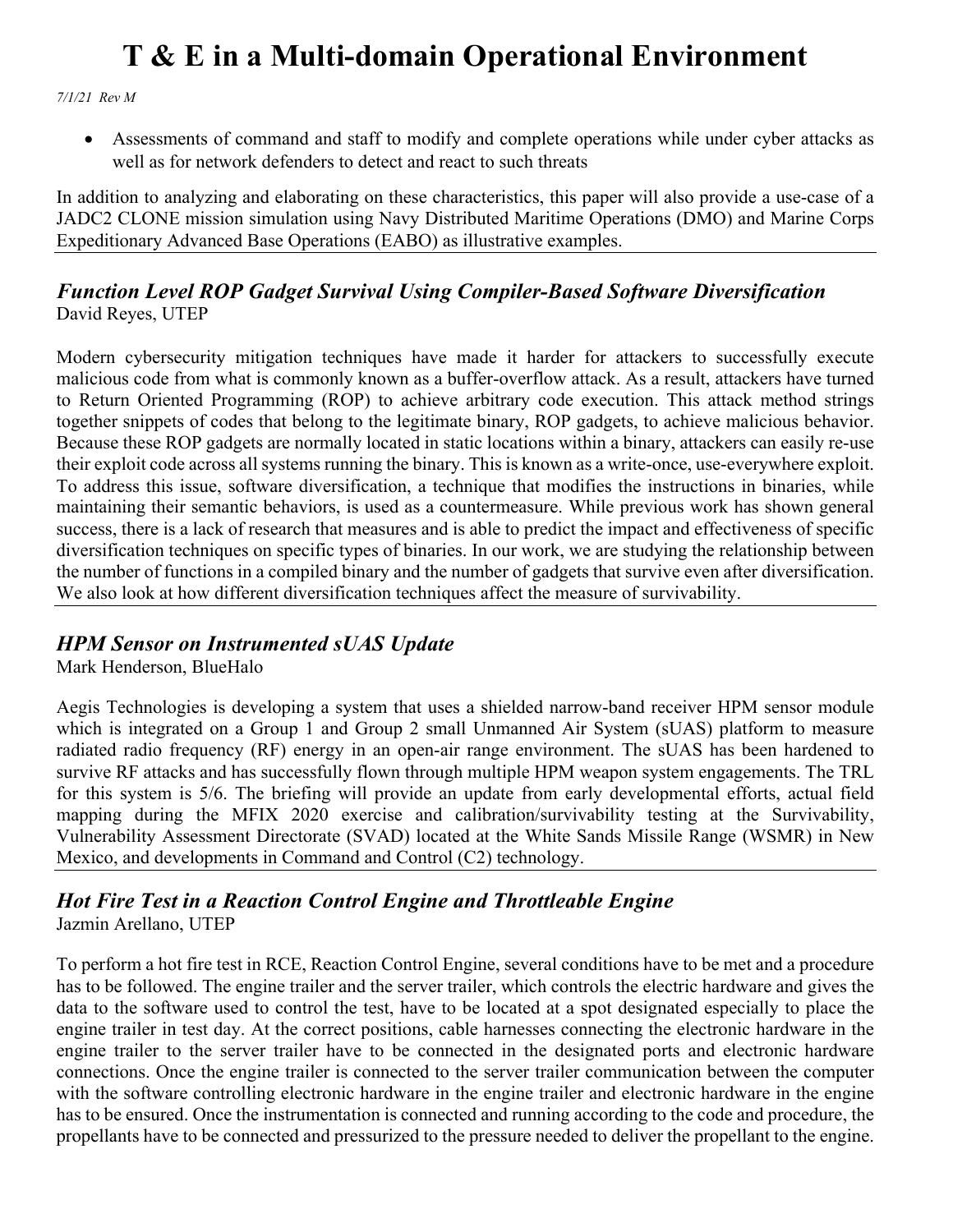*7/1/21 Rev M*

For the case of methane, methane is acquired in the gas state, liquefaction of it has to take part along with the pressurization process of oxygen, which is acquired in the liquid state. Condensation of methane is achieved inside a tank in which liquid nitrogen is running through a coil inside the tank. The liquid nitrogen at very low temperatures take the heat from gaseous methane, making the condensation possible. This process takes couple hours, other activities such as connecting oxygen delivery lines and pressurization of liquid oxygen contained can be done in parallel. Once the amount of methane needed is condensed and the oxygen container is pressurized the engine is ready to be fired. The 500 lbf engine is similar to set up as RCE. The engine has to be taken out to the designated location in the testing facility. For this engine there is a propellant tank trailer that stores the oxygen, methane and pressurizing nitrogen tanks. Connection between the electronic hardware in the propellant trailer and in the engine trailer and the software in the control computer has to be ensured. Once the proper connection is achieved and the instrumentation responds to the controls the tanks are ready to be pressurized, connected and to be delivered to the engine to complete the hot fire test. The electronic hardware is controlled through a server trailer, in which there are two servers serving different purposes. One server receives all the data, in voltage, and converts it to digital data that can be converted and displayed in the form of temperature and pressure readings in the control computer by the software, which for this case is LabVIEW in which a code was written and adapted to display the pressure and temperature readings and control electronic valves. The second server receives the signal from the software in the control computer and sends it to the electronic hardware making it possible to give controls to electronic valves.

### *Infrastructure as Code*

Will Lester, Nextech Solutions

Infrastructure as code (IaC) is a programmatic approach to maintaining the configuration of infrastructure. Hardware modularity is essential to the required mobility of near peer conflicts, and IaC is, in our view, the only sustainable way to manage the configuration of increasingly complex hardware at the edge. Our overview will give attendees a basic understanding of IaC concepts and software solutions coming from the commercial sector, and some success stories of where it has been deployed in the government sector. We will discuss the implications of IaC and automation on personnel utilization, security, and agility to the fighting force.

### *Lean Six Sigma*

Mark Kiemele, PhD, Air Academy Associates

Lean Six Sigma (LSS) means different things to different folks, but in its most general definition, it is a framework for continuous process (or product) improvement (CPI). This tutorial will provide a little history as well as delve into the what and why of LSS and explain why the synergy of Lean and Six Sigma is greater than the sum of its parts alone. It will also explore the basic problem-solving methodology that is used within LSS to deliver improvement. This is called the Define, Measure, Analyze, Improve, and Control (DMAIC) methodology or roadmap. It provides a simple building block approach to solving problems and improving processes. We will identify some of the most useful tools that are used within the DMAIC approach to problem solving and compare DMAIC to other CPI approaches such as PDCA (Plan, Do, Check, Act). We will also discuss why LSS is a boon for some organizations, yet a bane for others. No matter what your current perspective of LSS is, this session should provide additional insight.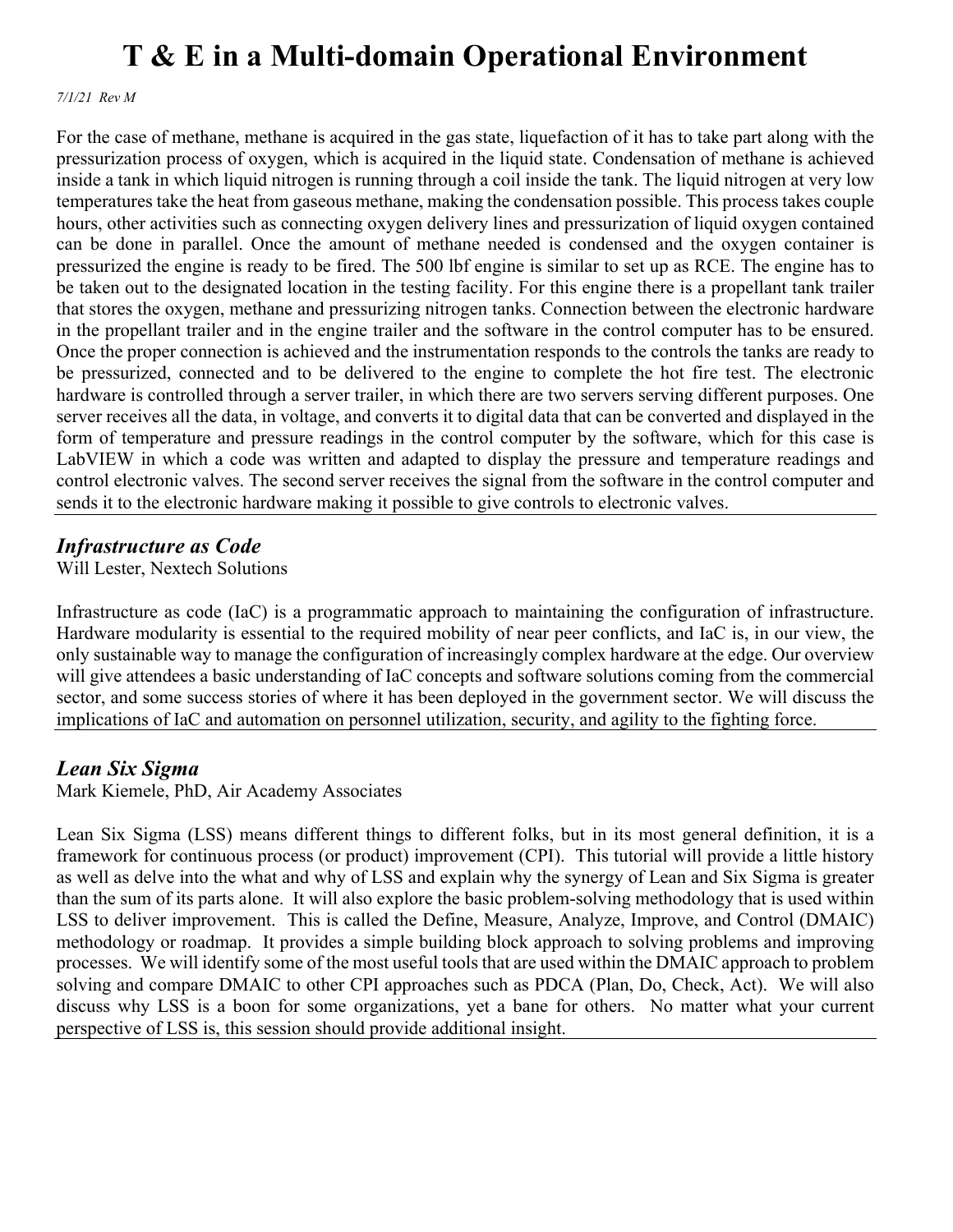*7/1/21 Rev M*

### *Leveraging the CIPP Model to Achieve CPI in T&E and other DoD Applications*

Joe Stufflebeam, PhD, TRAX International

The CIPP evaluation model is firmly entrenched as a valuable tool for measuring organizational and project performance within certain sectors of the Government and various educational organizations. An extension of the model to meet organizational CPI, specifically within the T&E community, is presented. The model is harmonious with other quality driven approaches, such as LSS, Agile, ISO 9001, etc. and is rooted in sound feedforward/feedback control and systems theory. The model is directly applied with a DMAIC driven approach and is malleable to meet various types of organizational needs and is tailorable to the TRL of the work being performed. Specifically, an example is shown that correlates directly with a generalized MRTFB "mission execution process" and demonstrates how the current UDS process can be updated and extended to achieve more comprehensive results. The model is very generalized and directly applicable to other processes such as the ISR driven TCPED and PCPAD processes, LVC distributed testing exercises, and S&T and CTEIP type T&E development processes.

### *Monetization Strategies for Federally Funded Innovations*

Kevin Soules, Loza & Loza, LLP

The Bayh-Dole Act creates a unique monetization strategy for privately developed innovation funded with government contracts. In this segment we will discuss strategies for monetizing encumbered intellectual property.

### *New Methods/Products for Comprehensive Analysis of T&E Events; Big Data Analysis for T&E*

Kenneth Sanchez, Kathy Smith, Kent Pickett, & William Wolfe, NAVAIR

Analysts are often challenged to detect, track, and explain anomalous behavior that has occurred during a test event, as evidenced in the data collected. With the advent of more sophisticated range and onboard data collection systems, the amount of data available for analysis in typical test and evaluation exercises has reached, in many cases unmanageable proportions. Often, much of the test data is not analyzed, with analysts focusing only on that limited portion of the data supporting specific test objectives. T&E Needs exist for new artificial intelligence (AI) and machine Learning (ML) Big Data Analytic technologies to assess the vast amounts of T&E datasets from a given System Under Test. We will discuss three new AI/ML techniques being developed to revolutionize the way we evaluate data for T&E.

- 1) Development of advanced methods for multi-variant time series analysis. Large structured datasets of time series sensor systems are produced by many new military platforms. One of the Air Force's new air frames produce over 50K sensor reports for every second of flight time. The ability to look at these massive datasets, identifying trends in well behaved data and focusing on data outside these norms is needed. AI/ML Big Data analysis techniques have been used in the commercial sector looking at financial market data for many years. However, the conversion of these techniques to DOD applications is new and will be explored in this section. Specifically, new T&E technologies will be developed to automatically identify abnormalities, perform causality analytics, prediction of equipment function and failure, and pattern recognition in datasets 1 terabyte or larger.
- 2) Development of advanced techniques for audio, video, and imagery. Large unstructured audio, video, and imagery datasets are often collected at the ranges during T&E of new military platforms.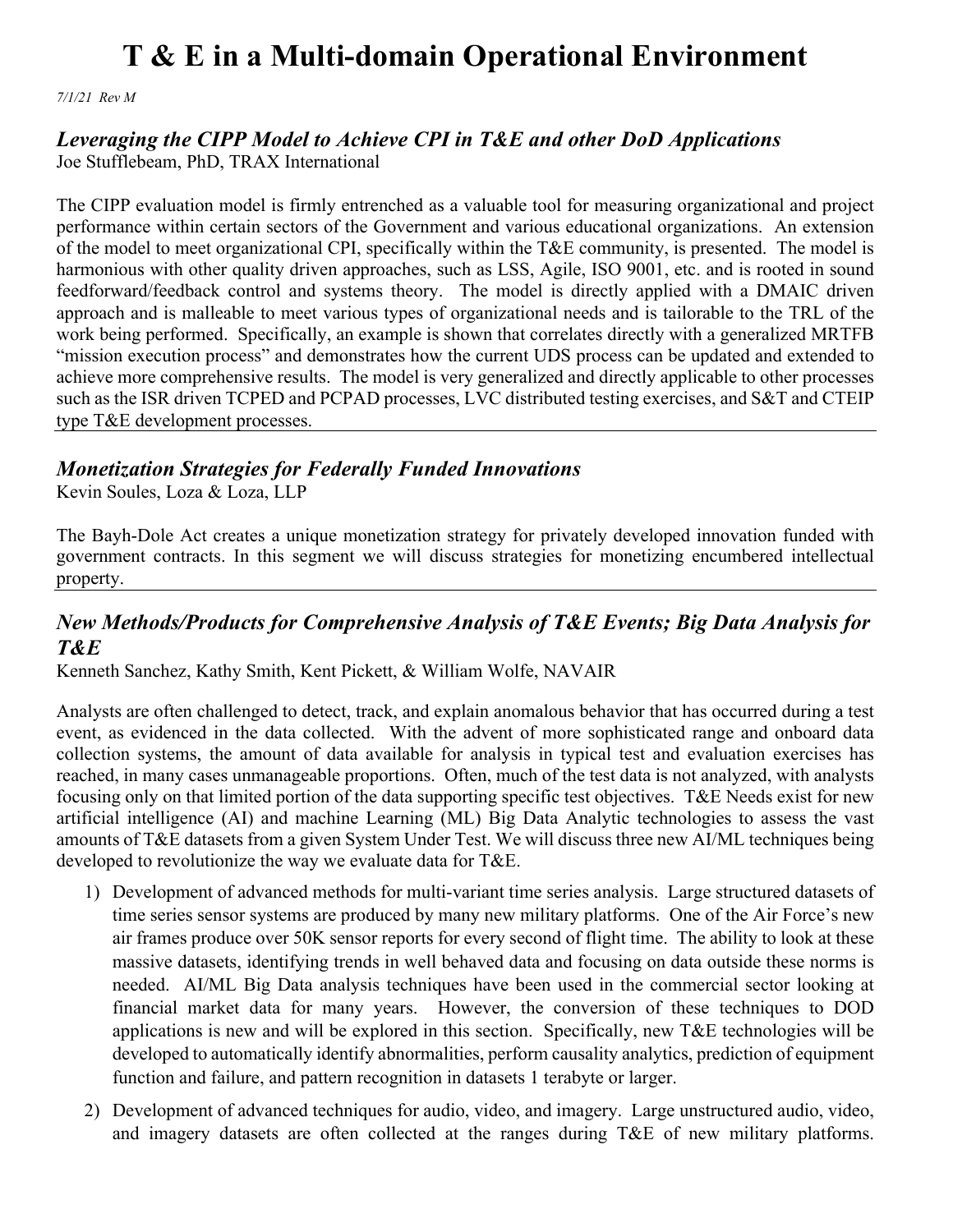*7/1/21 Rev M*

Unfortunately, these data streams, while time stamped, are often difficult to correlate because of the different "views" of the recording systems. Further because of "data noise" resulting from the collection procedures, the data collected is often not clearly defined. New T&E technologies will be developed utilizing AI/ML techniques to help with the clarity, efficacy, and correlation of unstructured data types resulting in reportable analytics.

3) Development of advanced visualization techniques for big data sets. When dealing with large datasets (1 terabyte or larger) displays of common statistical measures often mask critical interactions and anomalies. These data anomalies while hidden by, means, variances and outlier analysis often point to critical conditions leading to system failures. New T&E technologies are needed to allow T&E Analysts to not only display standard performance metrics, but also to pinpoint anomalies in the dataset as a whole and will focus on AI/ML visualization techniques to help focus on "out of bounds" data interactions.

In summary, advanced technologies are needed to facilitate the timely and accurate extraction of actionable knowledge from massive amounts of structured and unstructured data generated during modern test events for C4I and SW Intensive Systems Test.

#### *Patents*

Kevin Soules, Loza & Loza, LLP

Patents are the mechanism by which our Constitution incentivizes technology development and innovation. The basic quid pro quo underlying the patent system is more complex when the government is funding that innovation. In this segment we will discuss the purpose and basic principles of patent law.

### *Real-time Analytics Fusion for Continuous LRPF Offensive/Defensive Threat Assessment and Response*

Gert Berthold & Kevin "Cuz" Cousin, PhD Cova Strategies, LLC.

The development and integration of software capabilities for Long Range Precision Fires (LRPF) to integrate, assess, and derive pertinent information from an overwhelming stream of battlespace information provides a set of tools and methods for analyzing behaviors and conditions that can lead to preempting threats, attacks, system failures as well as strategically planning preventative offensive measures. Such capabilities would help develop plans and strategies for heading off potential attacks or incidents, as well as methods for pre-emptively eliminating/neutralizing them, mitigating their effects or maneuvering/assigning/re-assigning resources, equipment, weapon systems, forces, and other resources. These capabilities would provide insights into current operations (CUOPS) and/or future operations (FUOPS) that benefit the use of LRPF for tactical mission command and would integrate within the existing Command Post Computing Environment (CPCE) architecture to deliver advanced information sharing, situational awareness (SA), Command and Control (C2), and real-time collaboration technologies for expedient decision making and superior operational execution on the battlefield.

A LRPF Threat Assessment and Response prototype that addresses data and decision dominance is outlined. Key features include: Modular, Open Systems Architecture; Proven, scalable, multi-domain data and sensor data ingest; Composable inline Artificial Intelligence (AI)/Machine Learning (ML) analytics for SA, patterns of life generation, behavior prediction and anomaly detection; Multi-platform, distributed processing environment; and an Agile development approach compliant with the DoD Enterprise DevSecOps Initiative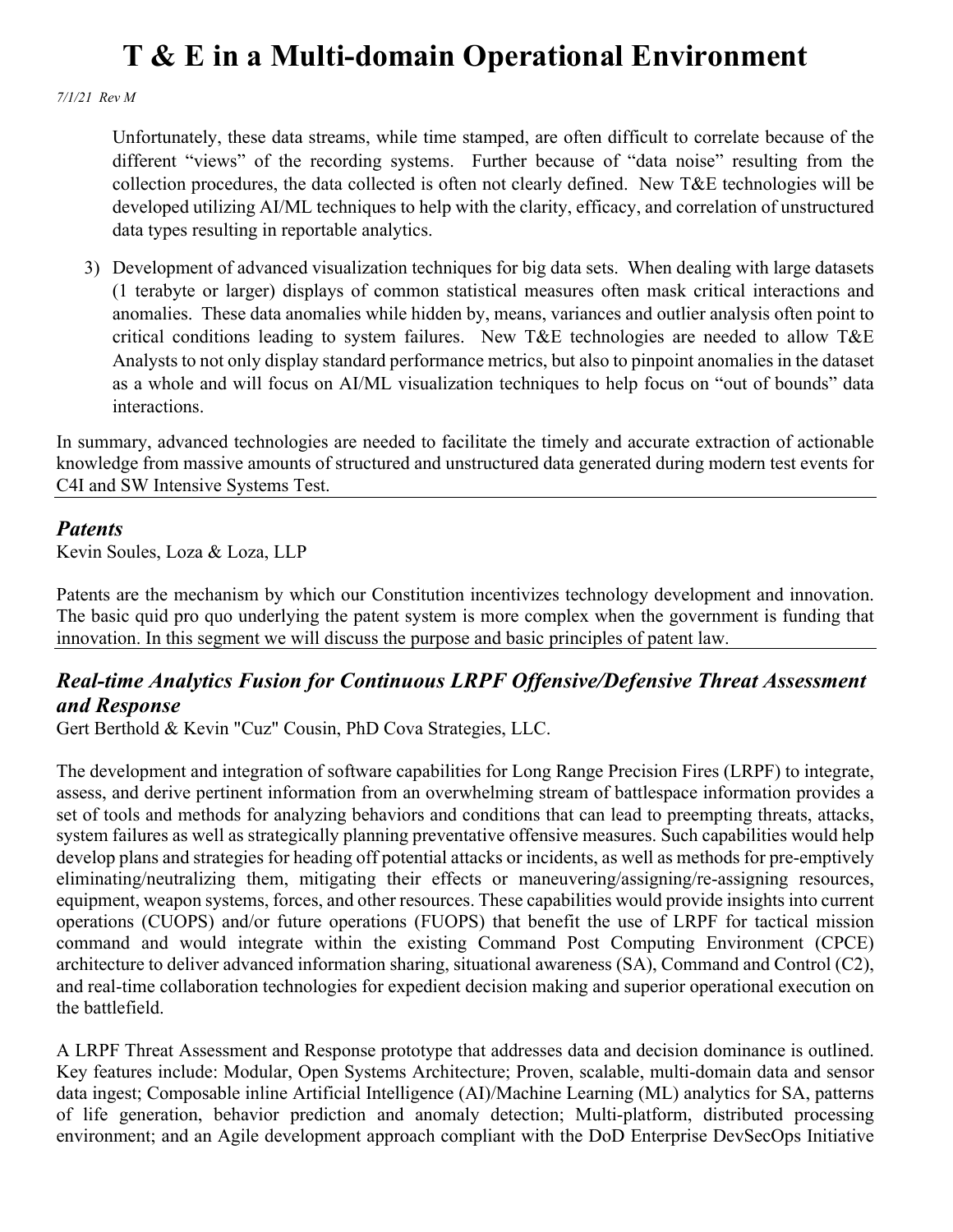*7/1/21 Rev M*

(DSOP) / PlatformOne. The prototype solution integrates high-Technology Readiness Level components (TRL8 and above) that execute composable, event-driven missions of ingest, fusion and inline sensor analytics for data and decision superiority. Compositions define software automation to collect and aggregate real-time sensor feeds and mission data - across the multitude of multi-modal structured, semi- and unstructured data sources, then organize, fuse, structure and automatically normalize streams of information to feed inline analytics that generate a Common Operating Picture (COP) for SA, behavior characterization, prediction and event/conditions detection and response. Sensor, observation, and intermediate analytic results are piped realtime into analytics for the continuous assessment and derivation of pertinent information, generation of insights, real-time flagging of alerts on conditions and anomalies, and prediction of threats, attacks, and system failures with confidence levels. Directly feeding Command Post Compute Environment (CPCE) systems, these results are visualized, assessed, and acted upon. Actions can range from human planning, the maneuvering/assigning/ reassigning of resources, equipment, weapon systems, forces and other assets through existing Command and Control (C2) systems, to human-in-the-loop automated Observe, Orient, Decide and Act (OODA) loop courses of action (COAs) to enable preventative offensive measures and pre-emptively eliminate/neutralize identified threats, attacks and system failures - operationally, in modeling and simulation, training and in the exploration of new offensive/defensive methods and approaches applied across observation zones.

### *Remote Classified Operations*

Grant Senn, Southwest Range Services (SRS)

Classified mission support at the White Sands Missile Range utilizing remote sensors and platforms currently requires personnel to be on-site or, if the systems are controlled remotely, personnel must travel to and from the sites both before and after the mission to manually install/retrieve classified media, power on/off systems and patch the classified systems through a dedicated Taclane/Network-Switch data path to ensure that only unclassified data "touches" the Test Support Network.

The Remote Classified Operations solution proposes an architecture for remotely powering, operating, switching and protecting classified devices eliminating the need for personnel to be on-site or travel to and from sites to configure data paths or retrieve classified materials. The hardware and physical safeguards built into the components prevent accidental spillage and tamper-sensitive controls are proposed to guard against unauthorized access.

### *Synthetic Data Generation to Enable T&E S&T for Big Data Analytics*

Kenneth Sanchez, Kathy Smith, & Kent Pickett, NAVAIR

Synthetic data generation is required to advance the use of Artificial Intelligence (AI) & Machine Learning (ML) techniques to evaluate warfighter acquisition systems. T&E datasets for warfighter acquisition systems are often classified and always tightly controlled avoid revealing capabilities to our adversaries. Therefore, the need for synthetic data generation is critical to development of the next generation of AI/ML test  $\&$ evaluation capabilities. The goal of synthetic data generation is to produce sufficiently representative data for training artificial intelligence and machine learning algorithms -- including classification, regression, and clustering. These synthetic datasets must perform equally well when real-world data is processed through them as if they had been built with this test data. The C4T Test Technology Area is developing a synthetic data generator for creation of large multi-variant time series datasets. When creating synthetic data, the objective is to come out of the process with highly valuable, refined, and labeled data that can then be used to drive AI/ML projects.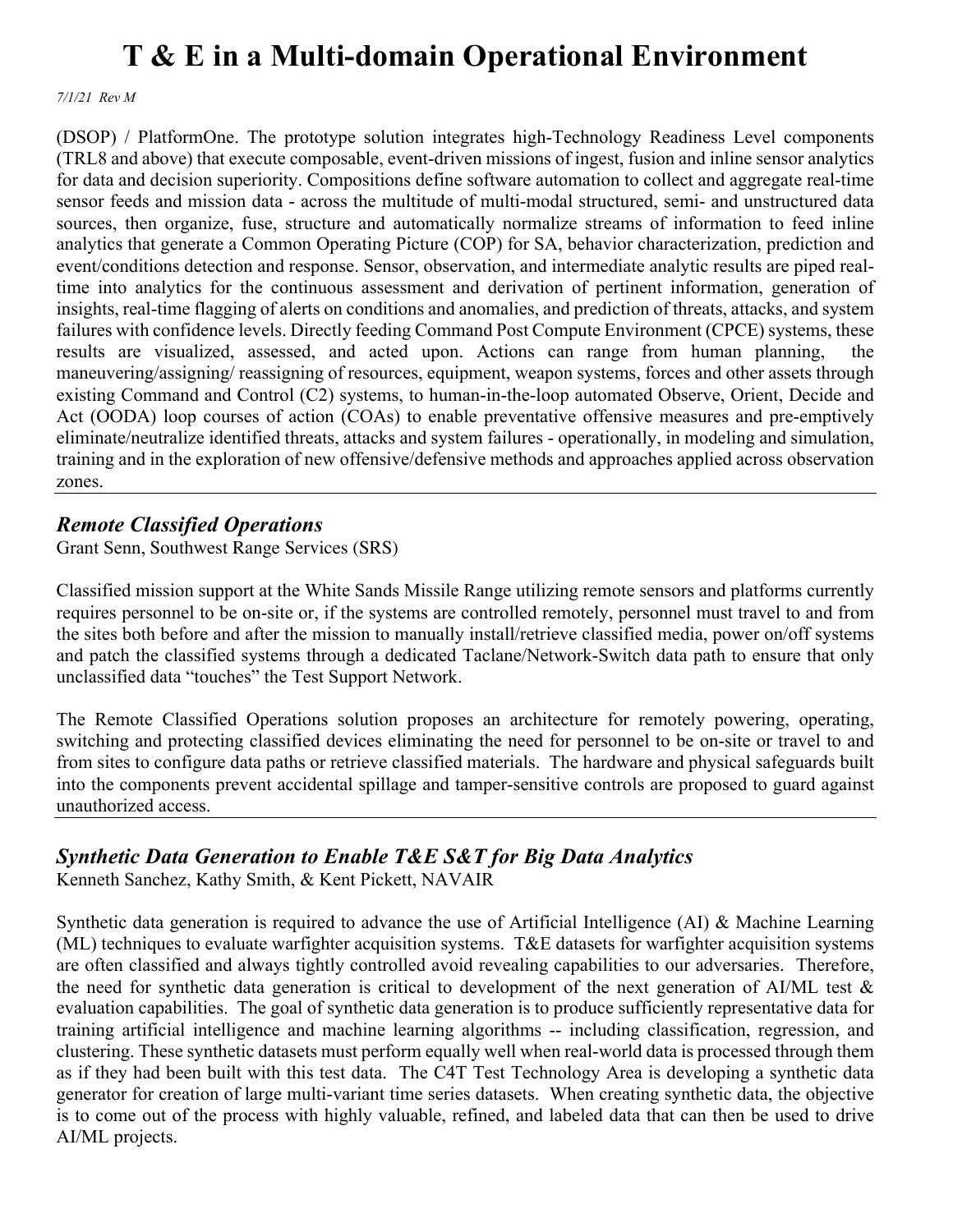*7/1/21 Rev M*

The C4T Multi-Variant Time Series (MVTS) – Generator consists of three main areas: Battlespace Environment Generator, Structured Dataset Generator, and Unstructured Dataset Generator. For each synthetic dataset a T&E Needs operational use case is developed to define the analytic needs as well as an operational representation of the testing datasets. Using this Operational T&E Needs use case the synthetic data generation implementation can be developed.

The Battlespace Environment Generator – Original use of the Next Generation Threat Systems (NGTS) model is used to define the operational scenario that the system under test is operating within. Additionally, the Joint Semi-Automated Forces (JSAF) model can also be used.

The Structured Data Generator leverages the capabilities of the model output to develop the representative multi-variant time series datasets. Various automated methods are used to build in the variety needed to represent that actual test dataset.

The Unstructured Data Generator creates any required audio, video, or imagery datasets. These components are further explained for the starting synthetic data generation datasets supporting:

- T&E Analytics to Assess Air Platform Tactical Situation Displays (TSD). Post flight video review of complex displays such as a TSD are time consuming, and for complicated tests can be incomplete due to the significant amount of information being displayed. An algorithm that can identify and log symbols, and then compare them to truth data would focus the limited analysis capacity on the areas of most interest.
- T&E Analytics to Assess Platform Target Location Error. The current trend of aircraft systems is that their lethality is highly dependent on the combination of interoperable datalinks, radios, and sensors. That combination, while potentially very lethal, produces non-decomposable results when aircraft are part of mixed-system force. Analyzing the combination of target location errors (TLE) shared across multiple platforms is a manpower intensive task.

In summary, advanced technologies to support synthetic data generation are needed to develop and advance the use of AI/ML techniques for evaluation of warfighter acquisition systems..

#### *The Bayh-Dole Act*

Cameron Smith, Texas Tech

This landmark legislation, enacted in 1980, defines the rights the government retains in intellectual property developed under government contract. In this segment, we will review key tenants of the Bayh-Dole Act and certain provisions contractors should be careful to address correctly.

#### *The Data Acquisition System for a 1 MW Combustor*

Md Mohieminul I. Khan, UTEP

The Data Acquisition System of a combustor is presented in this study. A 1 MW combustor was designed to house a burning environment up to 20 bar and 2500K. It is a modular structure with a 2m solid body. The instrumentation system is designed to flow different gasses into the combustor including methane. To control the fluids 22 heavy duty solenoid valves were used. It has several types of sensory instruments. Instruments include, pressure transducer, flow meters, thermocouples, and visual cameras. All the valves were controlled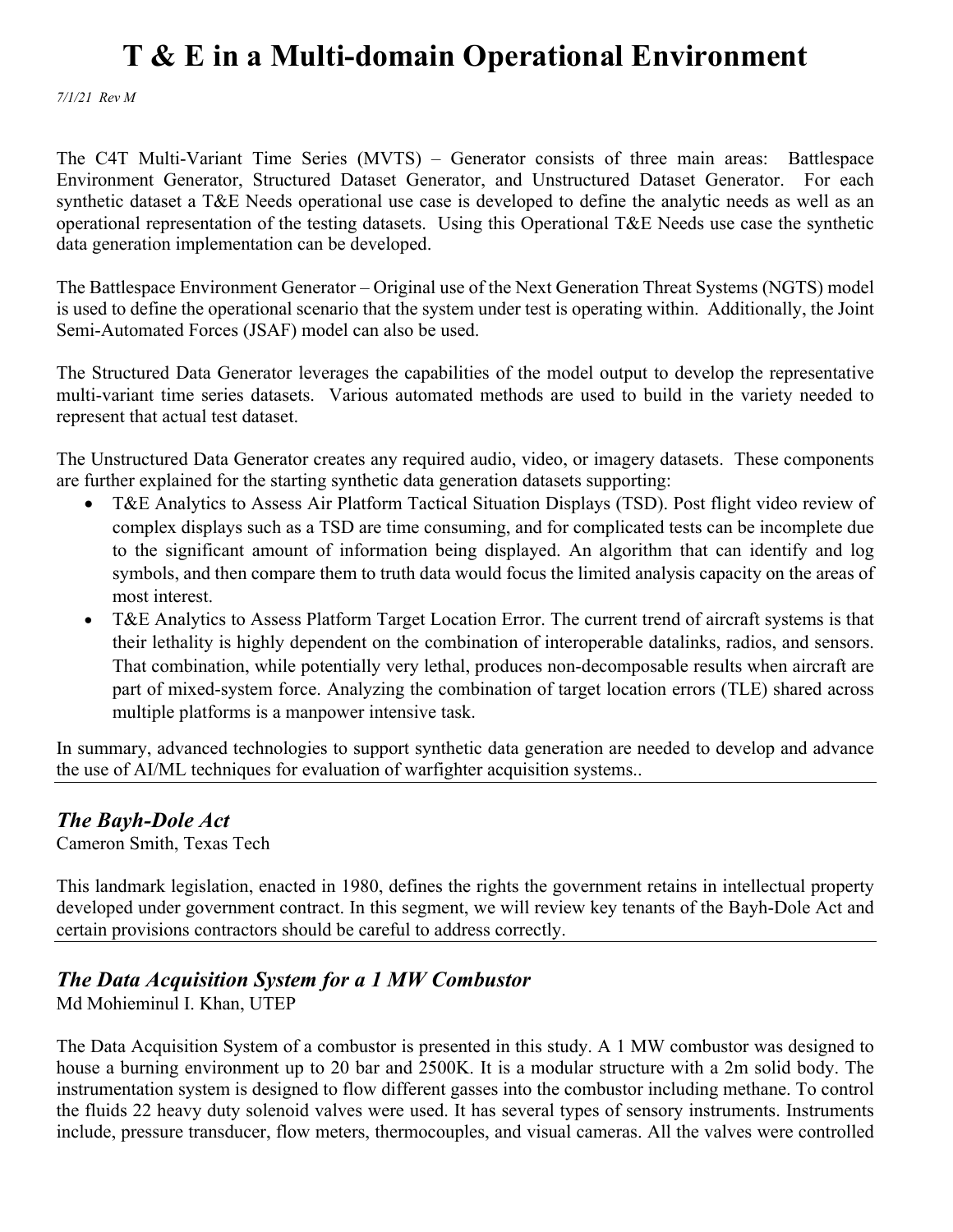*7/1/21 Rev M*

by a Field Programmable Gate Array (FPGA), featured in the compact Remote Input/Output (cRIO) chassis by National Instruments. The cRIO is one of the two major subsystems of the overall data acquisition system (DAQ). DAQ supplies power to the valves through relay switches. These switches operate based on the electronic signals generated by the cRIO and controlled by an operating software. The system is also designed to read and log data from all the sensors. A compact data acquisition system or compactDAQ (cDAQ) is used for that purpose. This cDAQ is the other subsystem of the overall DAQ. The cDAQ chassis is connected to the PC through ethernet and has three conditioned Input/Output modules which collect data of different forms. The sensors generate data as output voltage. A LabView code was written to calibrate and convert them into meaningful data. This code also incorporates the solenoid valve controlling section. Hence, the GUI made with LabVIEW is capable of reading, logging, and controlling all the instruments present in the system. The sensors send the output voltages to the DAQ through sensory wires. The voltage is then routed through the I/O module. The LabView code is then used to process the voltage and convert it into numerical data. The code is written on a built-in template of LabView named "Continuous Measurement and Logging". The cRIO and cDAQ is housed in two separate chassis and connected through ethernet. Since the combustion happens in an extreme environment, the separation of the two subsystems ensures safety and reduction of signal losses. The cRIO supplies high voltage to the solenoid valves hence it is located nearby the operator for prompt control. And the cDAQ receives small sensory voltages, so it is located near the combustor. Nearby acquisition system reduces wire length which in turn reduces signal losses. In this article the design and the implementation of the DAQ system will be described. The control program and GUI will also be presented and described. Instruments, sensors, valves and wiring used to build the set-up will be introduced and discussed as well.

### *Using Discrete-Event Simulation to Predict Communication Challenges and Outcomes in a Multi-Domain, Multi-Communication Environment*

Majid Raissi-Dehkordi, PhD, Nextech Solutions

Modeling and discrete-event simulation of networks of devices containing full protocol stacks including RF communication, Cellular technologies and Low Earth Orbit (LEO) satellites in a detailed fashion to facilitate PACE. The framework models each component of the RF communication such as radio transmitter, radio receiver, antenna, channel characteristic and modulation with high fidelity. In addition, you can perform various studies for commercial radio communication methods such as Time Division Multiple Access (TDMA), WLAN, LTE, UMTS, WiMAX, ZigBee and MANET, as well as different tactical communication system technologies.

#### *"Zero Chain" Traceability for Test, Measurement, and Diagnostic Equipment (TMDE)* Richard H. Parker, PhD & David J. Hargett, US Army TMDE Activity

The Army's Test, Measurement, and Diagnostic Equipment (TMDE) is verified and supported through an enterprise of metrology and calibration laboratories with measurement traceability to the National Institute of Standards and Technology (NIST). As the accuracy of TMDE and measurement systems within the Army inventory continues to improve significantly, measurement standards used for calibration either do not meet accuracy specifications or do not exist. In order to provide confidence in the accuracy of this new TMDE, development of new measurement standards where traceability to the International System of Units (SI) will be established. The NIST has embarked on a sweeping program called "NIST on a Chip" (NOAC) that will revolutionize measurement services and metrology by bringing them out of the lab and directly to the user. The development is a suite of intrinsically accurate, quantum-based measurement technologies intended to be deployed nearly anywhere and anytime, performing uninterrupted without the need for NIST's traditional